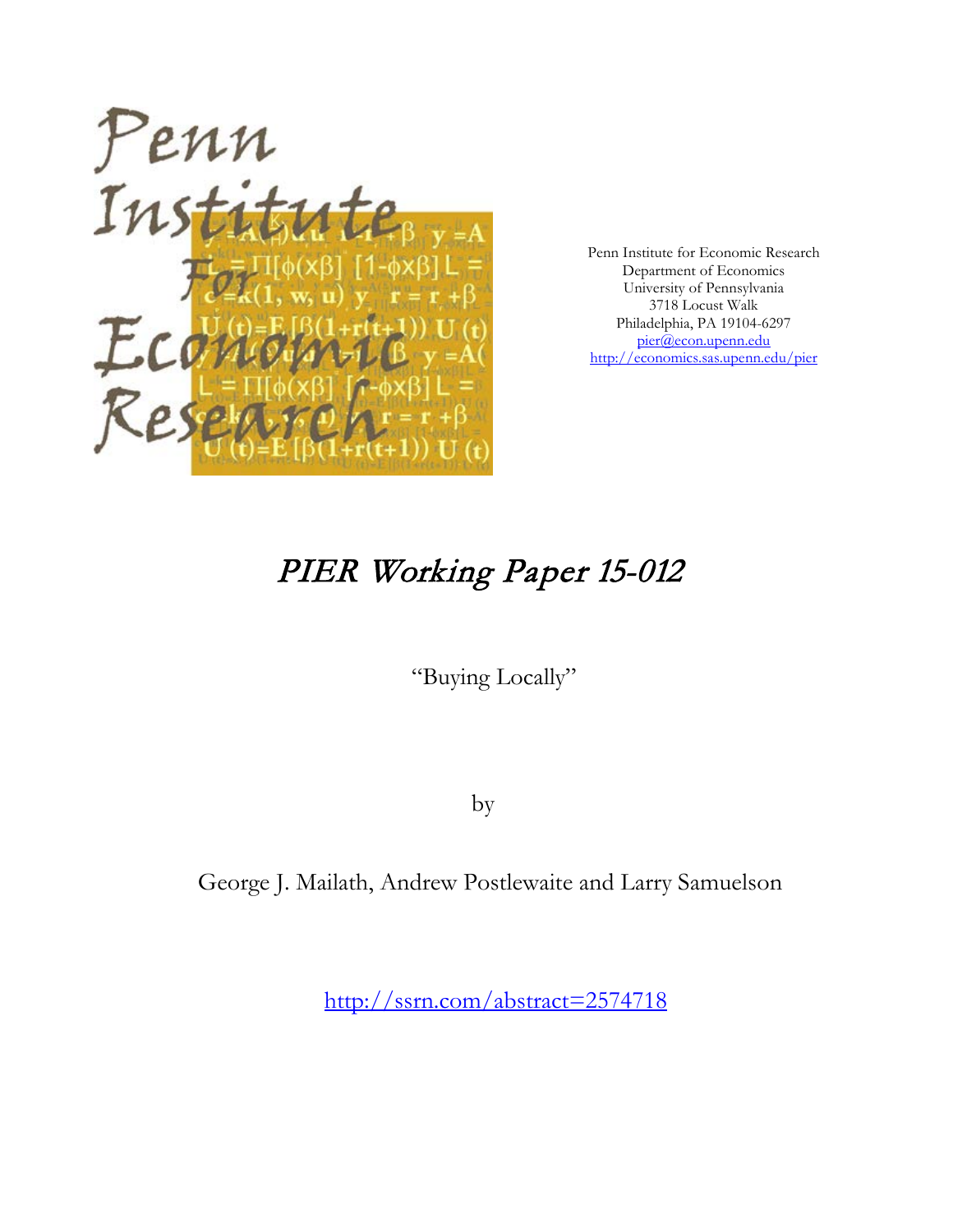## Buying Locally<sup>∗</sup>

George J. Mailath<sup>†</sup> Andrew Postlewaite<sup>‡</sup> Larry Samuelson<sup>§</sup>

March 4, 2015

#### Abstract

"Buy local" arrangements encourage members of a community or group to patronize one another rather than the external economy. They range from formal mechanisms such as local currencies to informal "I'll buy from you if you buy from me" arrangements, and are often championed on social or environmental grounds. We show that in a monopolistically competitive economy, buy local arrangements can have salutary effects even for selfish agents immune to social or environmental considerations. Buy local arrangements effectively allow firms to exploit the equilibrium price-cost gap to profitably expand their sales at the going price.

Keywords: Buy local, local currency, trading favors, reciprocity, monopolistic competition.

JEL Classification Numbers: D43, D85, L14, R12.

<sup>∗</sup>We thank Kyle Bagwell for helpful comments and discussions and we thank Zehao Hu for excellent research assistance.. We thank the National Science Foundation (grants SES-1260753 and SES-1153893) for financial support.

<sup>†</sup>Department of Economics and PIER, University of Pennsylvania, and Research School of Economics, Australian National University; gmailath@econ.upenn.edu.

<sup>‡</sup>Department of Economics and PIER, University of Pennsylvania; apostlew@econ. upenn.edu.

 $\S$ Department of Economics, Yale University; larry.samuelson@yale.edu.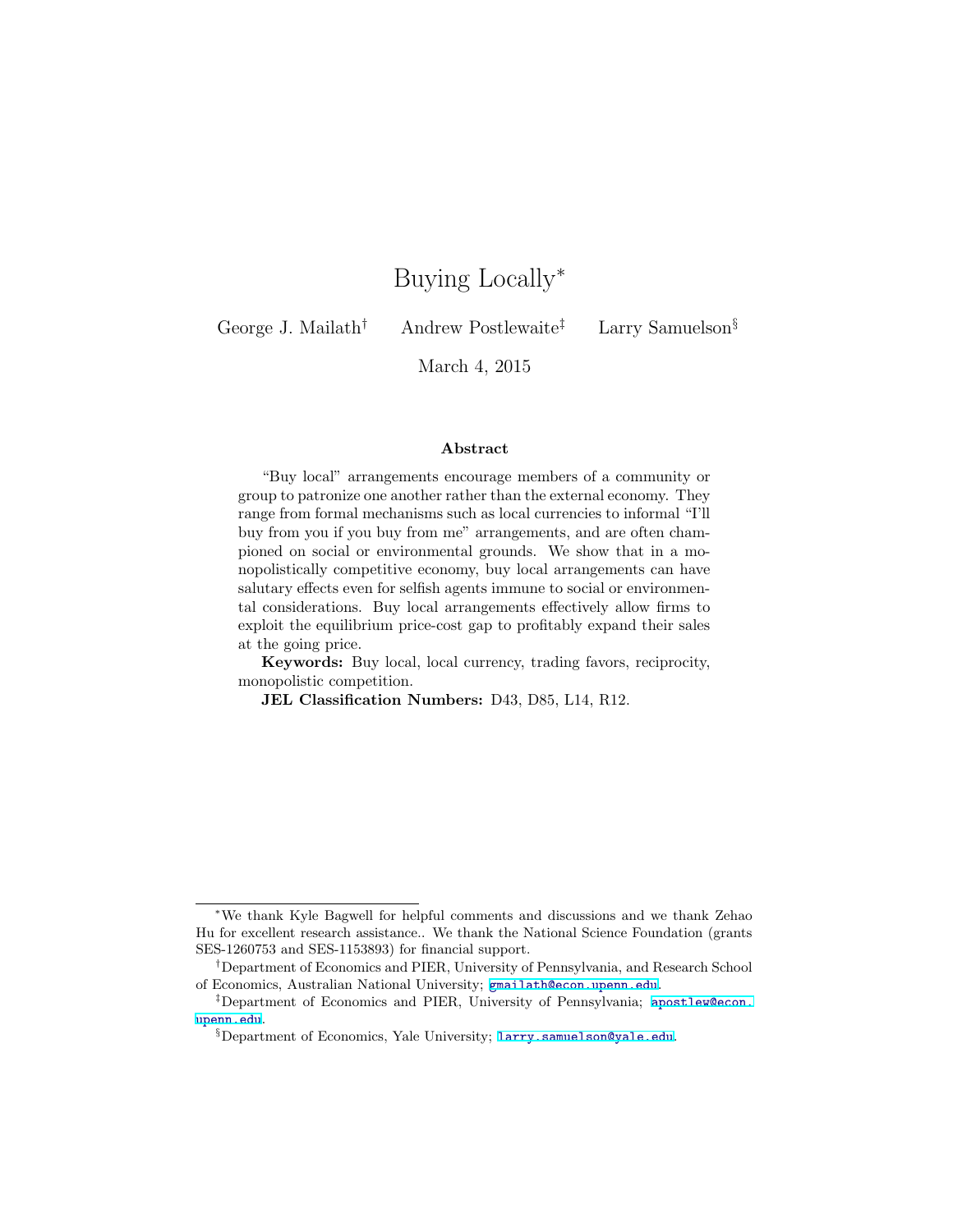## Buying Locally

George J. Mailath, Andrew Postlewaite, and Larry Samuelson

## Contents

| 1.             |                                         | Introduction                               | $\mathbf{1}$    |
|----------------|-----------------------------------------|--------------------------------------------|-----------------|
| $\bf{2}$       |                                         | An Example: The Benefits of Buying Locally | 3               |
|                | 2.1                                     |                                            | $\overline{4}$  |
|                | 2.2                                     |                                            | $5\overline{)}$ |
|                | 2.3                                     |                                            | 6               |
| 3              | $\overline{7}$<br><b>Buying Locally</b> |                                            |                 |
|                | 3.1                                     | The Model                                  | $\overline{7}$  |
|                | 3.2                                     |                                            | 9               |
|                | 3.3                                     |                                            | 9               |
|                | 3.4                                     |                                            | 12              |
|                | 3.5                                     |                                            | 15              |
|                | 3.6                                     |                                            | 18              |
| $\overline{4}$ |                                         | <b>Discussion</b>                          | 20              |
|                | 4.1                                     |                                            | 20              |
|                |                                         | 4.1.1                                      | 21              |
|                |                                         | Reciprocal Relationships<br>4.1.2          | 21              |
|                | 4.2                                     |                                            | 22              |
|                | 4.3                                     |                                            | 24              |
|                |                                         | 4.3.1                                      | 24              |
|                |                                         | 4.3.2                                      | 24              |
|                |                                         |                                            | 25              |
|                | A Proofs                                |                                            |                 |
|                | A.1                                     |                                            | 25              |
|                | A.2                                     |                                            | 27              |
|                | A.3                                     |                                            | 29              |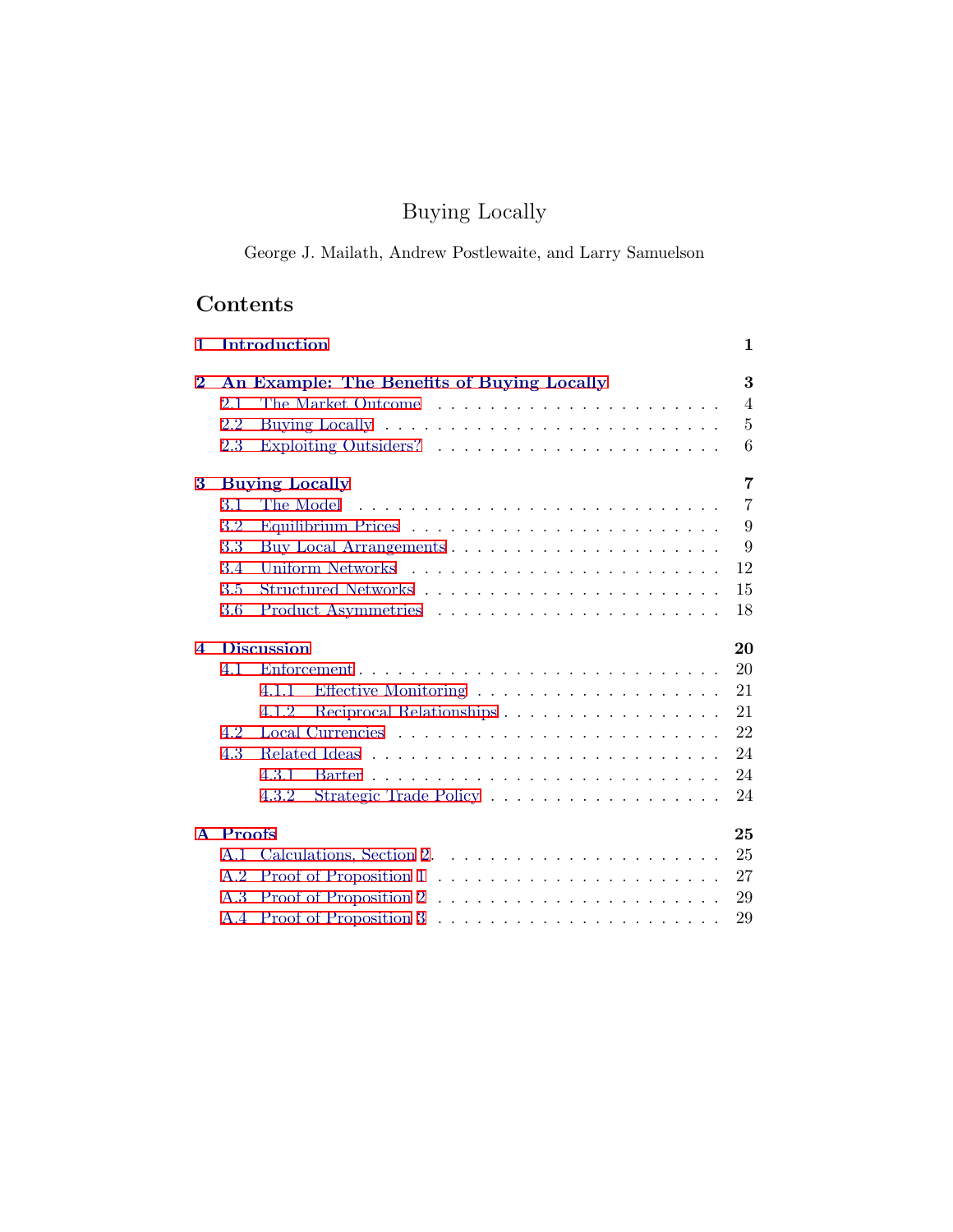## Buying Locally

<span id="page-3-0"></span>George J. Mailath, Andrew Postlewaite and Larry Samuelson

## 1 Introduction

People often perceive gains from having members of a community "buy local." At one end of the scale are formal schemes such as local currencies (such as Ithaca hours, [Good](#page-32-0), [1998](#page-32-0)). In the middle are organizations (such as the Business Alliance for Local Living Economics, [http://www.](http://www.livingeconomies.org) [livingeconomies.org](http://www.livingeconomies.org)) or norms (such as a custom of "keeping the money at home" or a prescription that "you do business with those who do business with you") encouraging reciprocal buying habits. For example:<sup>1</sup>

"I make my money here, and people naturally expect me to spend it here. ... I'd be just as glad if you dealt with Jenson or Ludelmeyer as much as you can, instead of Howland & Gould, who go to Dr. Gould every last time ... I don't see why I should be paying out my good money for groceries and having them pass it on to Terry Gould!"

"I've gone to Howland & Gould because they're better, and cleaner."

"I know. ... Course Jenson is tricky—give you short weight and Ludelmeyer is a shiftless old Dutch hog. But same time, I mean let's keep the trade in the family whenever it is convenient, see how I mean?"

At the other end are reciprocal relationships, of the form described in [El](#page-32-0)[lickson](#page-32-0) [\(1991](#page-32-0)), in which people informally provide goods and services to one another.

Why do people buy locally? The reciprocity built into buy local arrangements may bring social benefits—supporters often refer to local buying arrangements as playing an important role in building community spirit. Buy local arrangements are often championed for their environmental benefits, typically in the form of lower transportation costs. Buying locally may make it easier for consumers to influence conditions of production, from ensuring

<sup>&</sup>lt;sup>1</sup>Sinclair Lewis, *Main Street*, International Collector's Library, Garden City, NY, 1948; 95.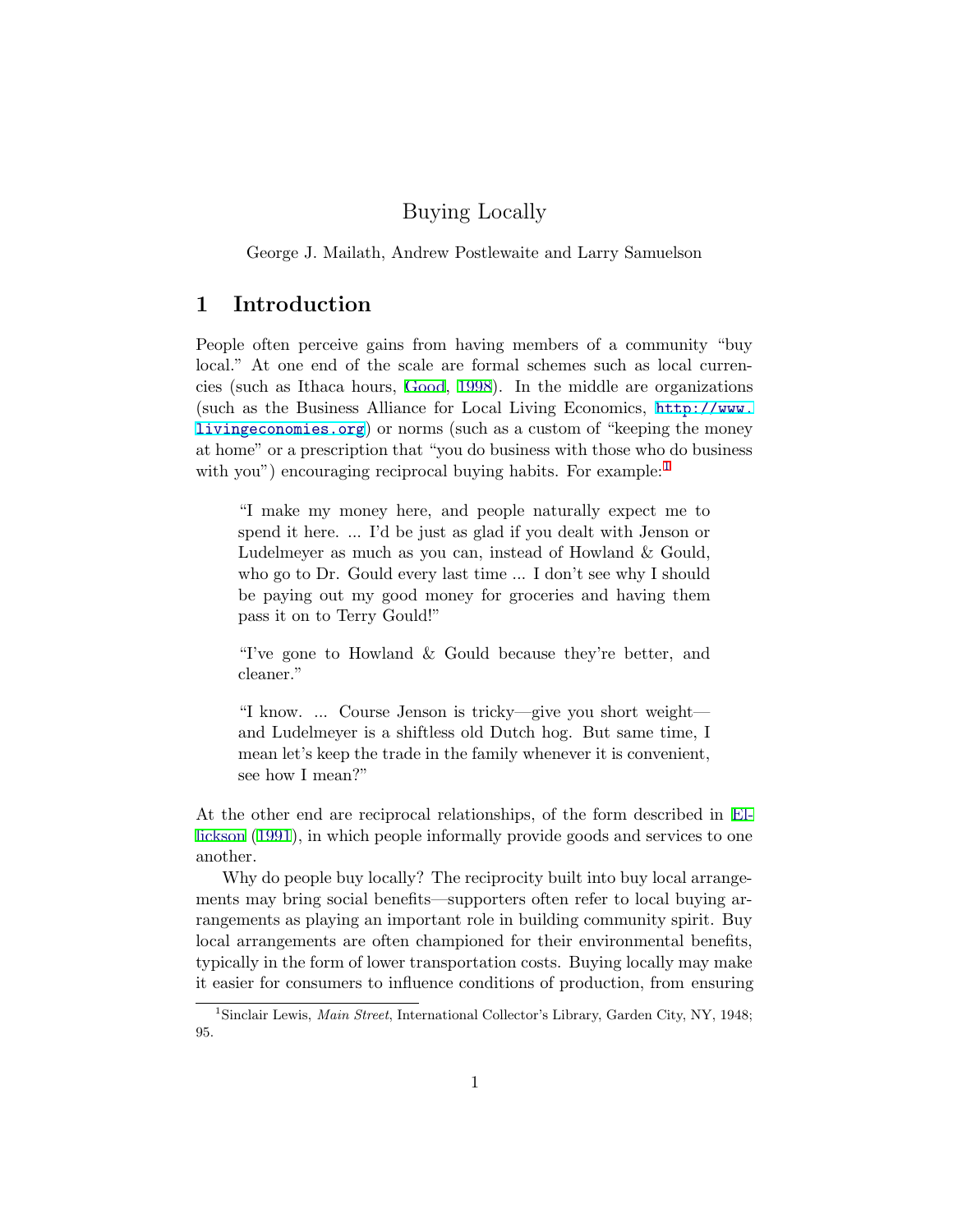that products are "natural" to seeing that workers are treated fairly. Buying locally may be a way of providing public goods, perhaps in the form of a diverse or picturesque local business district.

We argue that it is not necessary to introduce social factors, environmental considerations, influence, or externalities to account for buy local relationships. Buying locally can be beneficial even when agents are motivated strictly by selfish concerns.

A buy local arrangement is clearly in an agent's best interest if the goods and services provided by the partners in the arrangement are routinely better than any other on offer. But how do we account for the behavior in the preceding excerpt, where this is not the case? The essence of a buy local arrangement is its reciprocity—agent  $i$  buys from another agent  $j$ within the arrangement even when  $j$ 's price-quality package isn't the best on offer because  $j$  will similarly buy from within the arrangement in similar circumstances. This reciprocity may be valuable in a world of monopolistic competition. Each seller, facing a downward sloping demand function, sets price above marginal cost and so receives a strictly positive profit from an additional sale. Agent  $j$  may not have the optimal price-quality package, but if the utility i foregoes from purchasing from j is less than  $j$ 's gain from the transaction, and i similarly makes sales within the arrangement that would not otherwise occur, the members of the arrangement are made better off by the buy local arrangement.

Buy local arrangements involve tradeoffs between agents-as-firms making additional profitable sales and agents-as-consumers making suboptimal purchases. In order for a buy local arrangement to be beneficial, the costs of making suboptimal purchases cannot be too large. Equivalently, the goods available inside the buy local arrangement should be at least plausible substitutes for the consumers' most preferred choices. This is more likely if the members of the buy local arrangement are "close" in some appropriate sense. This suggests that communities connected by common interests, culture, or physical proximity are ideal candidates for successful buy local arrangements.

Our model of monopolistic competition is a special case of [Hart](#page-32-0) [\(1985](#page-32-0)), in which we take the number and composition of firms in the market as fixed. Agents act as both consumers and firms. Firms post prices and consumers, acting as price takers, then choose which firms to patronize. Because the firms are monopolistically competitive and hence sell at prices higher than marginal cost, each firm would like to sell more at its current price. We allow a subset of agents to engage in a buy local relationship. This reciprocal patronage will often call for consumers to settle for something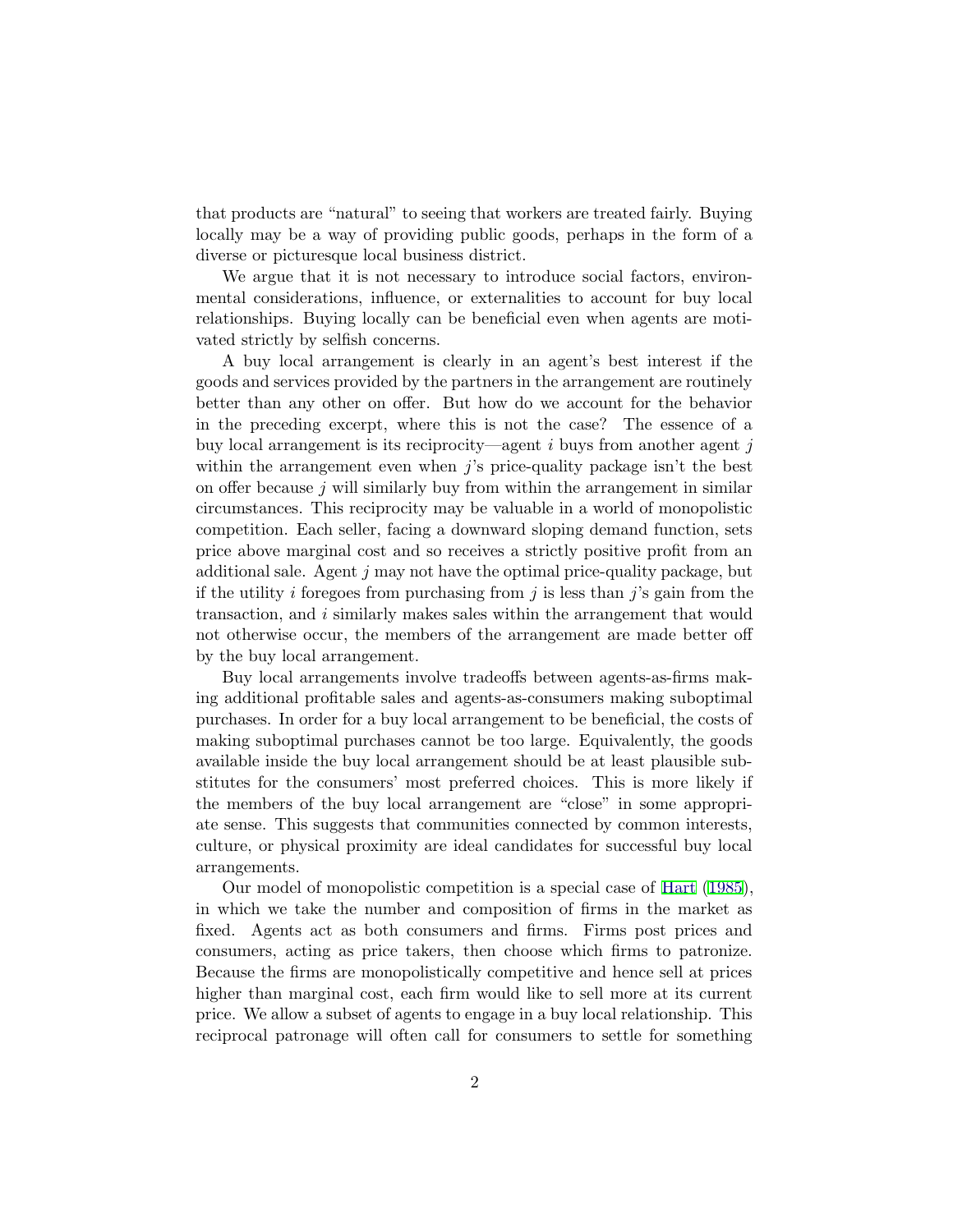<span id="page-5-0"></span>less than their most-preferred good. The return for doing so is that the buy local arrangement allows the agents' firms to increase the quantity they sell without reducing their price.

Because its participants sometimes forgo their most-preferred product, a buy local arrangement requires monitoring and enforcement. We return to these considerations in Section [4](#page-22-0), noting here that the various types of buy local arrangements mentioned in our opening paragraph solve these problems in different ways. Local currencies can serve as a monitoring device, ensuring that one can reap the benefits of additional sales only if one accepts the local currency, in much the same way that money can serve as memory [\(Kocherlakota](#page-33-0), [1998](#page-33-0)). The doctor in the Main Street example may pay the same for his groceries as does the rest of the public, just as the shopkeeper may pay for his office visits, each incurring costs (the purchaser will sometimes prefer to buy elsewhere) to boost the demand of the other, with networks of gossip providing the required monitoring and enforcement. The transactions in reciprocal conventions may take place without transfers— Alice the plumber may fix Bob's sink whenever needed, while Bob the roofer takes care of Alice's roof—with the monitoring and enforcement arising out of the bilateral and repeated nature of the interaction.

## 2 An Example: The Benefits of Buying Locally

We begin with an economy with a numeraire good, produced by a perfectly competitive industry employing a constant-returns-to-scale technology, as well as goods 1 and 2. There are four firms in the economy, denoted by  ${f_{ij} : i = 1, 2, j = 1, 2}.$  Firm  $f_{ij}$  produces good j, so that there are two firms producing each good. Firms costlessly produce output, though this simplifying assumption is not essential.

The owners of the firms constitute the consumers in the economy. For simplicity, we assume each firm  $f_{ij}$  is owned by one consumer  $a_{ij}$ . Consumers behave competitively, in the sense that the price and profit of firm  $f_{ij}$  are taken to be exogenous in consumer  $a_{ij}$ 's utility maximization problem. This is equivalent to assuming each firm is owned by a continuum of identical consumers (as assumed by [Hart](#page-32-0), [1985\)](#page-32-0).

Consumers receive utility from consumption of the numeraire and the two goods. The utilities a consumer obtains from purchasing good j from firm  $f_{1j}$  and from firm  $f_{2j}$  are stochastic. It is sometimes preferable to buy good j from firm  $f_{1j}$  and sometimes preferable to buy from firm  $f_{2j}$ . Firm  $f_{ij}$ 's product may be distinguished by a flavor, color, size, function, or other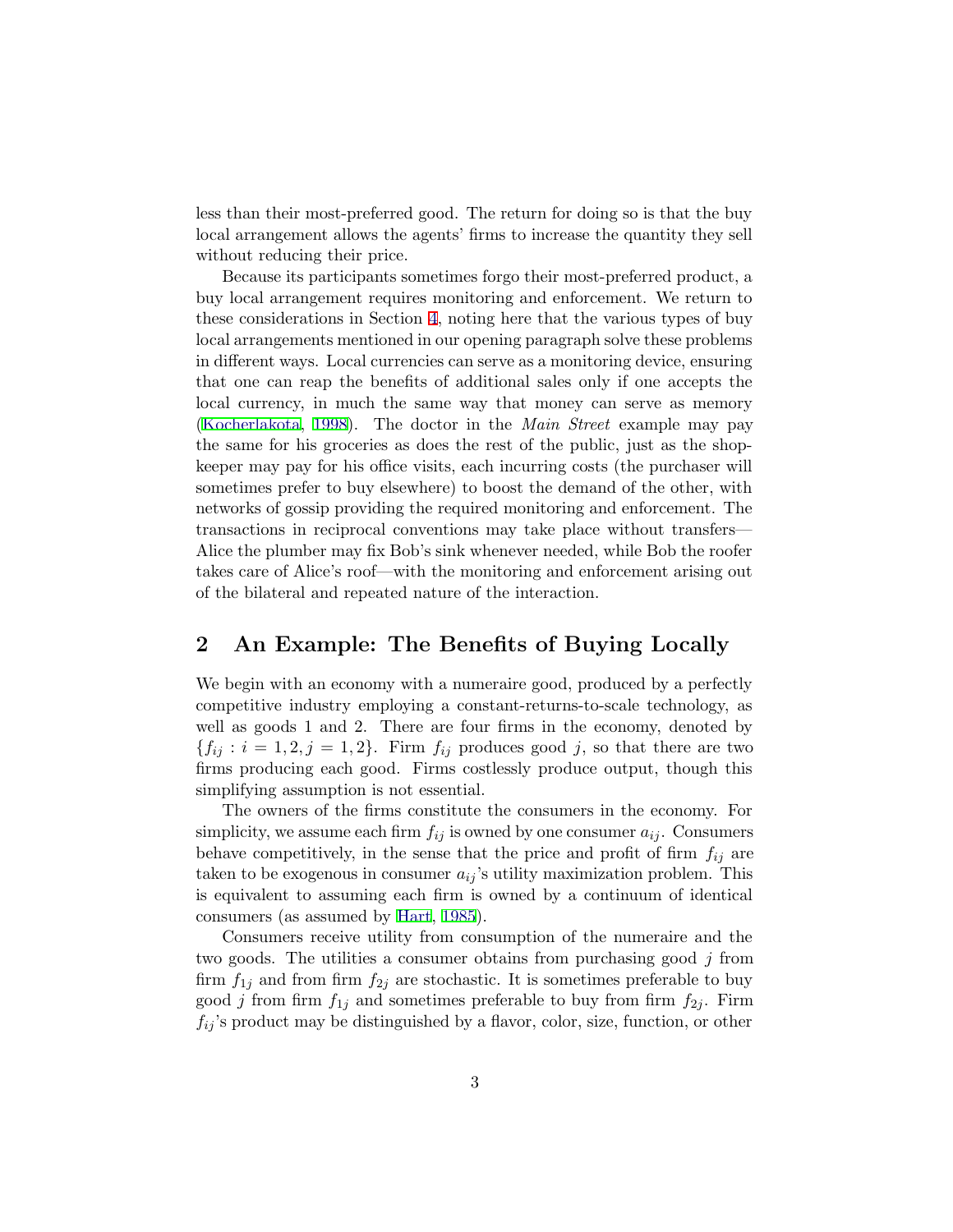<span id="page-6-0"></span>characteristics that the consumer sometimes prefers to others. We model these random preferences by assuming that each consumer  $a_{ij}$  takes four independent uniform draws from the unit interval, with the realization  $\lambda_{\ell k}$ determining for good k the distance between the consumer's ideal good and the good produced by firm  $f_{\ell k}$ . This distance arises in a space of product characteristics that may or may not have geographic distance as one of its dimensions. In particular, consumer  $a_{ij}$  may find the good produced by its own firm less attractive than the same good produced by the other firm (i.e.,  $\lambda_{ij} > \lambda_{\ell j}, \, \ell \neq i$ .

For each consumer,  $a_{ij}$ , let  $\mathbf{1}_{\ell k}$  denote the indicator equaling 1 if the consumer purchases good k from firm  $f_{\ell k}$  (possibly the firm the consumer owns), and 0 otherwise. Consumer  $a_{ij}$  buys either zero or one unit of goods 1 and 2, receiving utility

$$
z+\sum_{\ell,k=1}^2(\Lambda_k-\lambda_{\ell k})\mathbf{1}_{\ell k},
$$

where z is the consumption of the numeraire,  $\mathbf{1}_{1k} \mathbf{1}_{2k} = 0$ , and  $\Lambda_1$  and  $\Lambda_2$ are constants larger than 2. Consumer  $a_{ij}$ 's budget constraint is

$$
\sum\nolimits_{\ell,k} p_{\ell k} \mathbf{1}_{\ell k} + z = \pi_{ij} + Z,
$$

where  $p_{\ell k}$  is the price of firm  $f_{\ell k}$ 's good,  $\pi_{ij}$  is the profit earned by  $a_{ij}$ 's firm, and Z is an endowment of the numeraire larger than  $\Lambda_1 + \Lambda_2$ . This endowment ensures that we need not be concerned with corner solutions.

#### 2.1 The Market Outcome

We first calculate the market outcome. Each of the four firms simultaneously sets a price. Simultaneously, consumers receive their distance draws. After observing their distance draws and the firms' prices, each of the four consumers chooses a firm from whom to purchase each good (or does not purchase at all).

Consider good j and suppose consumers face prices  $p_{1j}$  and  $p_{2j}$  from firms  $f_{1j}$  and  $f_{2j}$ . A consumer, having drawn distances  $\lambda_{1j}$  and  $\lambda_{2j}$ , purchases from firm  $f_{1j}$  if  $\Lambda_j - \lambda_{1j} - p_{1j} > \max\{0, \Lambda_j - \lambda_{2j} - p_{2j}\}\.$  It is straightforward to verify that there is a symmetric monopolistic equilibrium with prices  $p_{1j} = p_{2j} = \frac{1}{2}$ , and that this is the unique equilibrium.<sup>2</sup> Given these common

<sup>&</sup>lt;sup>2</sup>The calculations are in Appendix [A.1.](#page-27-0) This example is a special case of the model in Section [3.2,](#page-11-0) and the equilibrium prices can also be deduced from that analysis.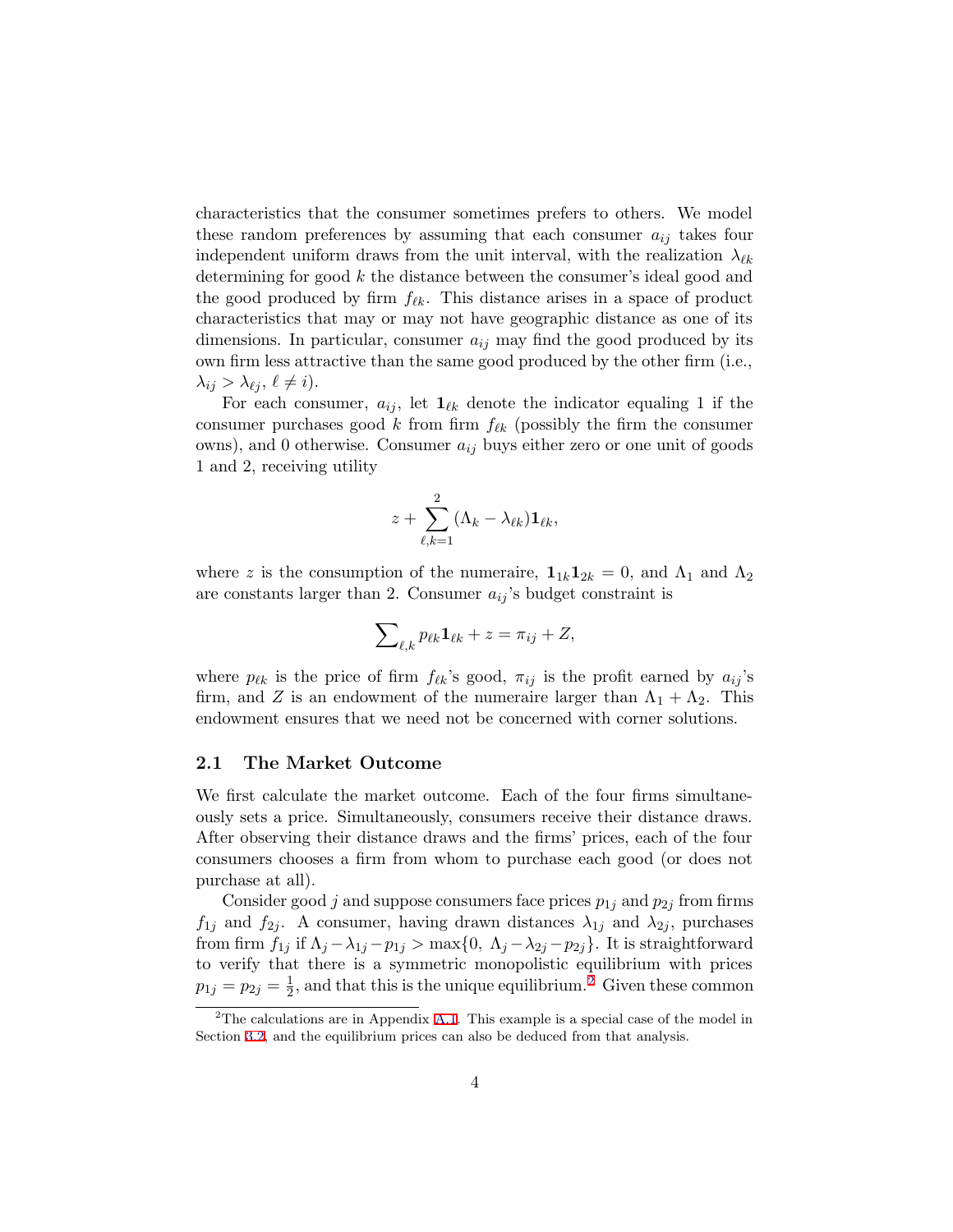<span id="page-7-0"></span>prices, each consumer purchases from the firm closest to the consumer. Each firm receives an expected payoff of  $\pi = 1$  (a price of  $1/2$ , and probability  $1/2$ that each of the four consumers are closest to the firm and hence purchase from it, for an expectation of two purchases).<sup>3</sup> Each consumer has expected income 1 (received from its firm). Consumers can borrow and lend costlessly on a competitive capital market, so that their budget constraint need only hold in expectation. Because  $\Lambda_1$  and  $\Lambda_2$  each exceed 2, each consumer purchases both goods, regardless of her distance draws, and (in expectation) purchases none of the numeraire. The ex ante expected utility produced by good  $j$  is

$$
\int_0^1 (\Lambda_j - \lambda) 2(1 - \lambda) d\lambda = \Lambda_j - \frac{1}{3},\tag{1}
$$

where  $2(1-\lambda)$  is the density of the minimum of two independent draws from uniform distributions on  $[0, 1]$ . Summing the utility from the two goods, each consumer receives ex ante expected utility  $\Lambda_1 + \Lambda_2 - \frac{2}{3}$ , and so the total market surplus is  $4\Lambda_1 + 4\Lambda_2 - \frac{8}{3}$ .

#### 2.2 Buying Locally

Now suppose that consumers  $a_{11}$  and  $a_{12}$  agree that they will patronize only each others' firms (firms  $f_{11}$  and  $f_{12}$ ), regardless of the consumer draws they happen to receive. They agree to hold their prices constant at  $1/2$  (we come back to this assumption in Section [3.3](#page-11-0); this will be the equilibrium price in the presence of the buy local arrangement, see Proposition [2](#page-13-0)). We refer to this as a *buy local* arrangement and these two agents as *inside agents* (and agents not in the arrangement as outside agents). Under this arrangement, there will be circumstances in which an inside consumer is buying from an inside firm even though she would prefer to buy from an outside firm.

Consider agent  $a_{11}$ . The expected profit of this agent's firm  $f_{11}$  is

$$
1 + \frac{1}{2} = \frac{3}{2},
$$

since consumers  $a_{11}$  and  $a_{12}$  always purchase from this firm, and consumers  $a_{21}$  and  $a_{22}$  each find that firm  $f_{11}$  has the lowest distance draw, and hence purchase from  $f_{11}$  (at price  $1/2$ ), with probability  $1/2$ . Consumer  $a_{11}$  receives expected utility

$$
\frac{3}{2} + \Lambda_1 - \frac{1}{2} - \frac{1}{2} + \Lambda_2 - \frac{1}{2} - \frac{1}{2} = \Lambda_1 + \Lambda_2 - \frac{1}{2},
$$

<sup>&</sup>lt;sup>3</sup>Under the interpretation that each consumer is a representative of a continuum of consumers, there is no aggregate uncertainty and firm payoffs are not random.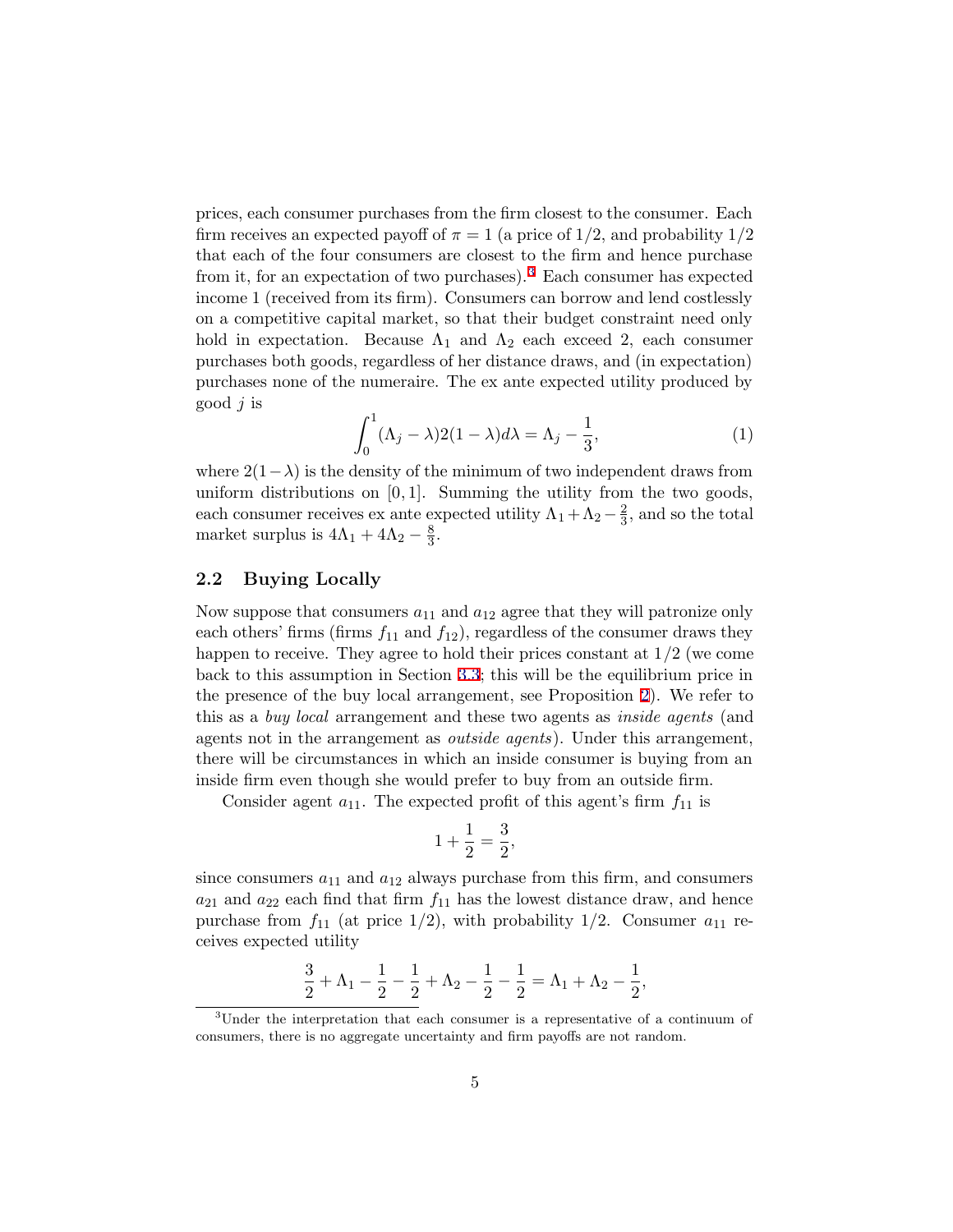<span id="page-8-0"></span>since this consumer receives profit  $3/2$  from her firm, always buys from firms  $f_{11}$  and  $f_{12}$  at price  $1/2$ , and the expected distance when buying the good from firm  $f_{1k}$  is  $1/2$ .

Thus, each inside agent has higher payoff under the buy local arrangement than in the competitive equilibrium. The loss of utility from sometimes buying from an inside firm when the outside firm has a lower distance draw is more than compensated for by the increased profits.

The outside agent  $a_{2k}$  receives  $1/2$  from his firm, since only consumers  $a_{21}$  and  $a_{22}$  purchase from  $f_{2k}$  and then only when that firm has the lower distance draw. Agent  $a_{2k}$  receives expected utility (recall  $(1)$  $(1)$ )

$$
\frac{1}{2}+\Lambda_1-\frac{1}{3}-\frac{1}{2}+\Lambda_2-\frac{1}{3}-\frac{1}{2}=\Lambda_1+\Lambda_2-\frac{7}{6},
$$

smaller than without the buy local arrangement. Total surplus is  $4\Lambda_1$  +  $4\Lambda_2 - 10/3$ , less than the total (of  $4\Lambda_1 + 4\Lambda_2 - \frac{8}{3}$ ) in the absence of the buying locally arrangement.

Insiders gain in the buy local equilibrium because their consumer loss from patronizing one another is less than their firms' gain. The basic forces behind this result, which we expect to be robust to variations in the model, are that marginal consumers who patronize an inside rather than an outside firm are close to indifferent between the two firms, and hence will sacrifice little. The imperfectly competitive firms are setting prices above marginal cost and hence gain relatively more, leading to an aggregate gain for inside agents. These gains reflect the fact that monopolistically competitive firms price above marginal cost, and hence are always anxious to sell more at their going price.

#### 2.3 Exploiting Outsiders?

The buy local arrangement in our example reallocates some surplus from outsiders to insiders, sacrificing some in the process. This gives the buy local arrangement a similarity to a prisoners' dilemma. The agents in location 2 have an incentive to also form a buy local arrangement, regardless of whether the agents in location 1 do so. But the worst outcome is for both locations to form (separate) buy local arrangements, so that no firm reaps the benefits of increased sales while consumers find their choices restricted.

A buy local arrangement need not always involve a reallocation of surplus from outsiders to insiders. Consider again the previous example, but suppose that firms  $f_{21}$  and  $f_{22}$  are replaced by a perfectly competitive market. In particular, each of these producers has constant marginal and average cost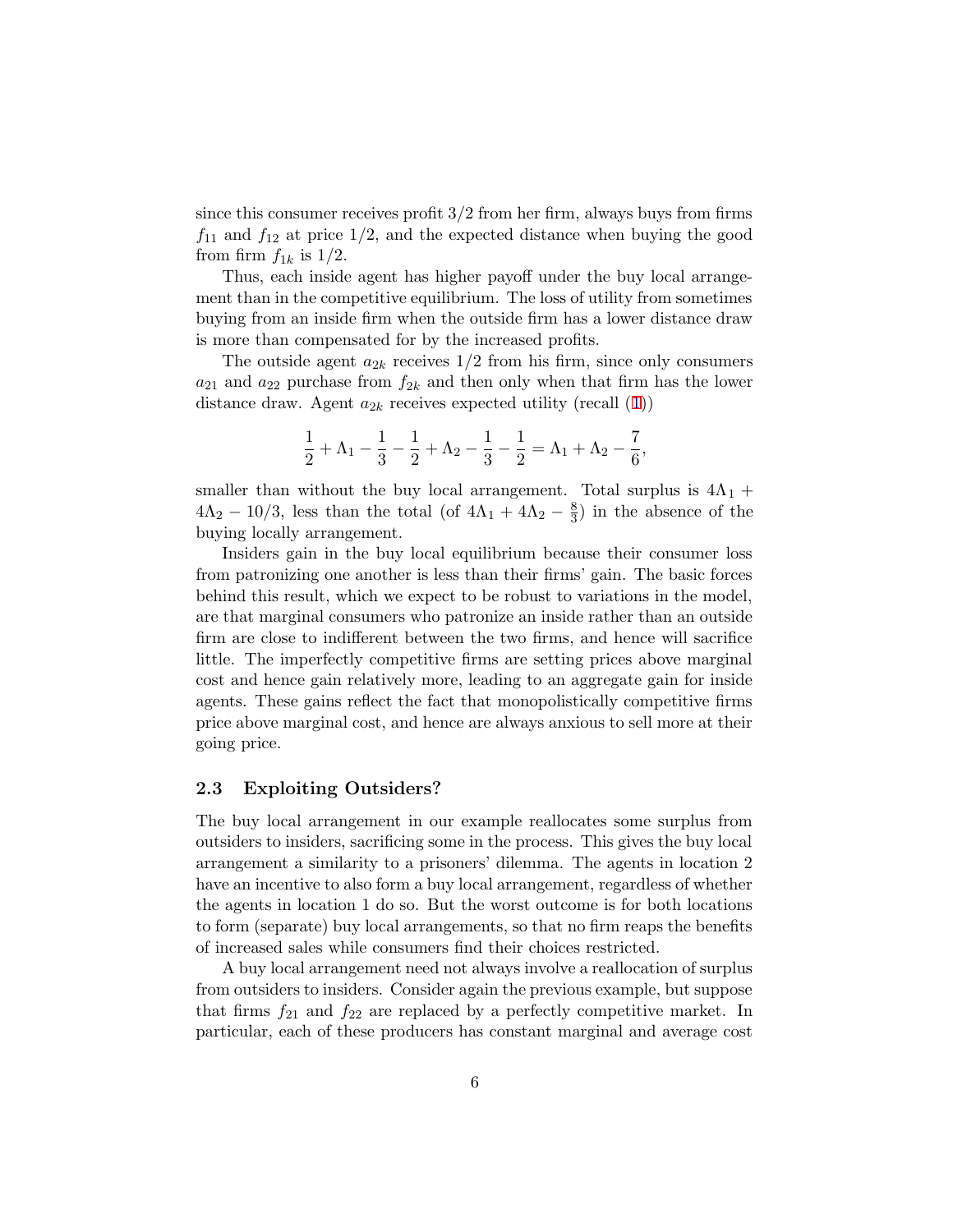<span id="page-9-0"></span>given by  $1/2$ . As a result, they will supply an arbitrarily large amount of good 1 or good 2 at any price at least 1/2, and will supply nothing at lower prices. Firms  $f_{11}$  and  $f_{12}$  remain as before, as do consumers. Then:

- There are no gains to  $a_{21}$  and  $a_{22}$  from forming a buy local arrangement. The payoffs to such an arrangement come from directing strictly profitable purchases that formerly went outside to the insiders of the arrangement. There are now no strictly profitable purchases for firms  $f_{21}$  and  $f_{22}$ , and hence no such gains to be had. Similarly, consumers  $a_{21}$  and  $a_{22}$  lose nothing when location-1 agents form a buy local arrangement.
- The calculation of the benefits to consumers  $a_{11}$  and  $a_{12}$  from forming a buy local arrangement remain just as before.

In this case the buy local arrangement is surplus enhancing. Independent of the effect on outsiders, there is an efficiency gain associated with a buy local arrangement because it allows us to partially overcome the inefficiency of imperfect competition, and in this case doing so imposes no costs.

The essence of the buy local arrangement is that monopolistic competition leads to prices that exceed marginal cost. We have worked with a particularly simple monopolistically competitive market, but the fine details of the model are not important as long as prices exceed marginal cost. Some potentially profitable trades will then go unexploited. The buy local arrangement allows some such trades to be made, enhancing total surplus.

## 3 Buying Locally

#### 3.1 The Model

We next set out a general model that extends the example of Section [2](#page-5-0). We use this model to determine what kinds of buy local agreements will be profitable for the participants and to identify conditions under which buy local agreements cannot be struck.

There are M goods, each of which is produced by N firms. For many of our examples we take  $M = 2$ . Each firm  $f_{ij}$  produces good j and is owned by the competitive consumer  $a_{ij}$ .<sup>4</sup> As before, for each consumer,  $a_{ij}$ , let  $\mathbf{1}_{\ell k}$ 

<sup>4</sup>While a continuum population of consumers provides a foundation for the assumption that consumers are competitive, it is not necessary. The important point is that consumers are competitive. We assume each firm is owned by a finite number of consumers to emphasize that our analysis does not require a large population of consumers.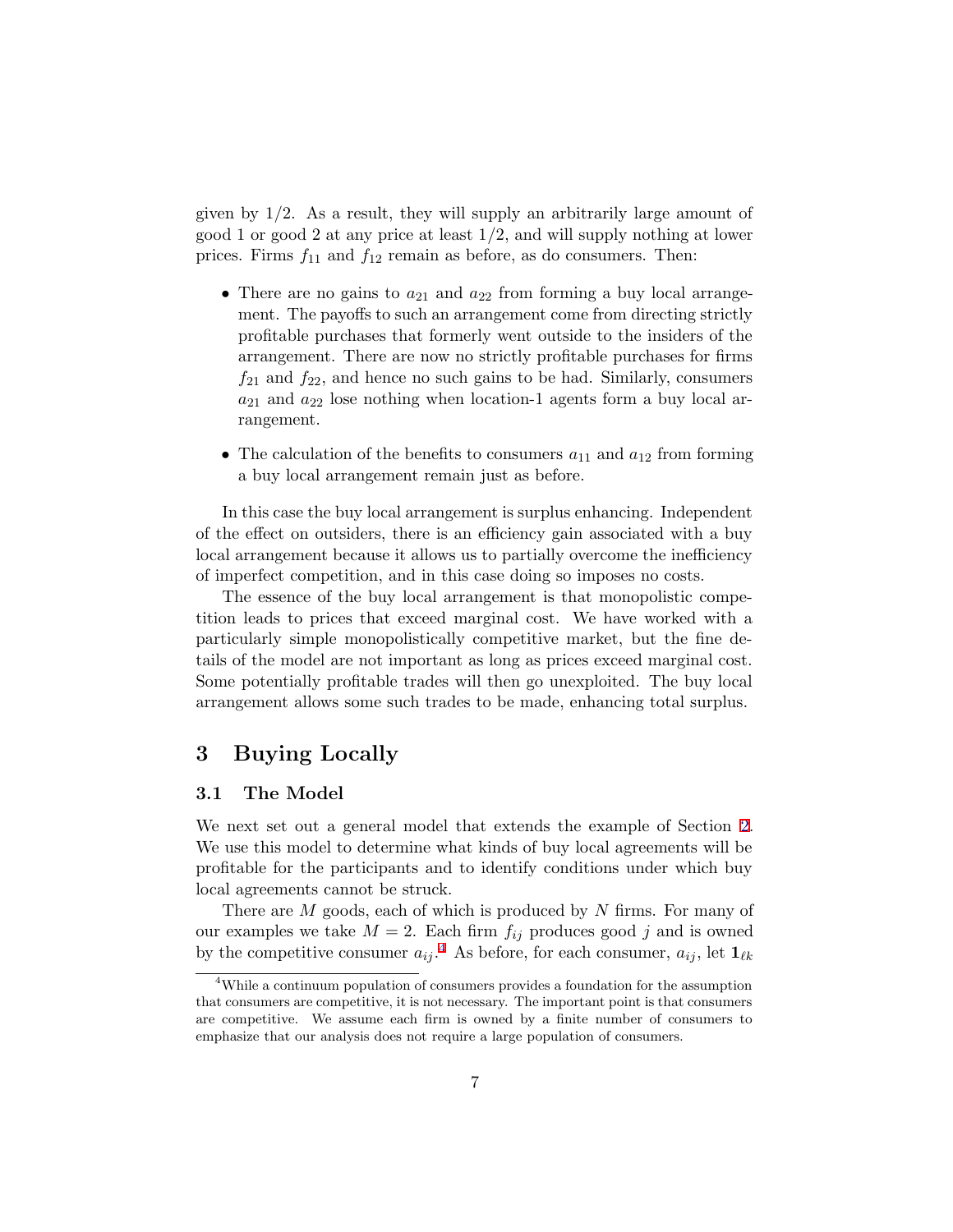denote the indicator equaling 1 if the consumer purchases good  $k$  from firm  $f_{\ell k}$  (possibly the firm the consumer owns), and 0 otherwise. Consumer  $a_{ij}$ buys either zero or one unit of each good  $k$ , receiving utility

$$
Z + \pi_{ij} + \sum_{\ell,k} (\Lambda_k - \lambda_{\ell k} - p_{\ell k}) \mathbf{1}_{\ell k},
$$

where  $Z > \sum_{k} \Lambda_k$  is the endowment of numeraire,  $\mathbf{1}_{\ell k} \mathbf{1}_{\ell' k} = 0$  if  $\ell \neq \ell'$ ,  $p_{\ell k}$ is the price at firm  $f_{\ell k}$ , and  $\pi_{ij}$  is the profit earned by  $a_{ij}$ 's firm. We will often interpret the indices i and  $\ell$  as identifying locations, with  $f_{ij}$  and  $a_{ij}$ for a fixed value of  $i$  identifying the various firms and at location  $i$  and the consumers who own them.

For each good, each consumer takes  $n$  distance draws from  $n$  firms that produce that good, capturing the relative attractiveness of those goods. Distance draws are independent across consumers and goods, taken from a uniform distribution on the unit interval. We necessarily have  $n \leq N$ , and we assume  $n \geq 2$ , so that there is competition between firms.

If  $n = N$ , every agent  $a_{ij}$  takes (for every good) a distance draw from every location. If  $n \leq N$ , then the consumer takes a draw from some, but not all, locations. The firms for which consumer  $a_{ij}$  takes distance draws, for each good, are determined (possibly randomly) as part of the specification of the model. For example, consumer  $a_{ij}$  may take a distance draw from firm  $f_{7k}$ , with probability one, but from firm  $f_{28k}$  with probability zero. There might be some randomness in determining the identity of the firms from whom distance draws are taken: if  $n = 3$ , consumer  $a_{2i}$  may draw from firms  $f_{1k}$  and  $f_{3k}$  with probability one, and from another firm equally likely to be any one of firms  $f_{4k}, \ldots, f_{Nk}$ . Together, the ability to choose the magnitude of  $n$  and the specification of which consumers take distance draws from which firms gives us a great deal of flexibility, allowing us to model interesting heterogeneity with which to explore structures of buy local arrangements that might be profitable. We will be more specific about our assumptions on the distance draws when we introduce buy local arrangements.

The timing is as follows: First, firms post prices and consumers take distance draws, and then consumers (having observed prices and distance draws) purchase from their preferred firm. Consumers can purchase only from firms from whom they have taken a distance draw.

The distance draws generate a network in which consumers and firms are the nodes. We say there is a link between consumer  $a_{ij}$  and firm  $f_{\ell k}$  if consumer  $a_{ij}$  takes a distance draw from firm  $f_{\ell k}$ . The network is random if there is randomness in the identity of the firms from whom consumers take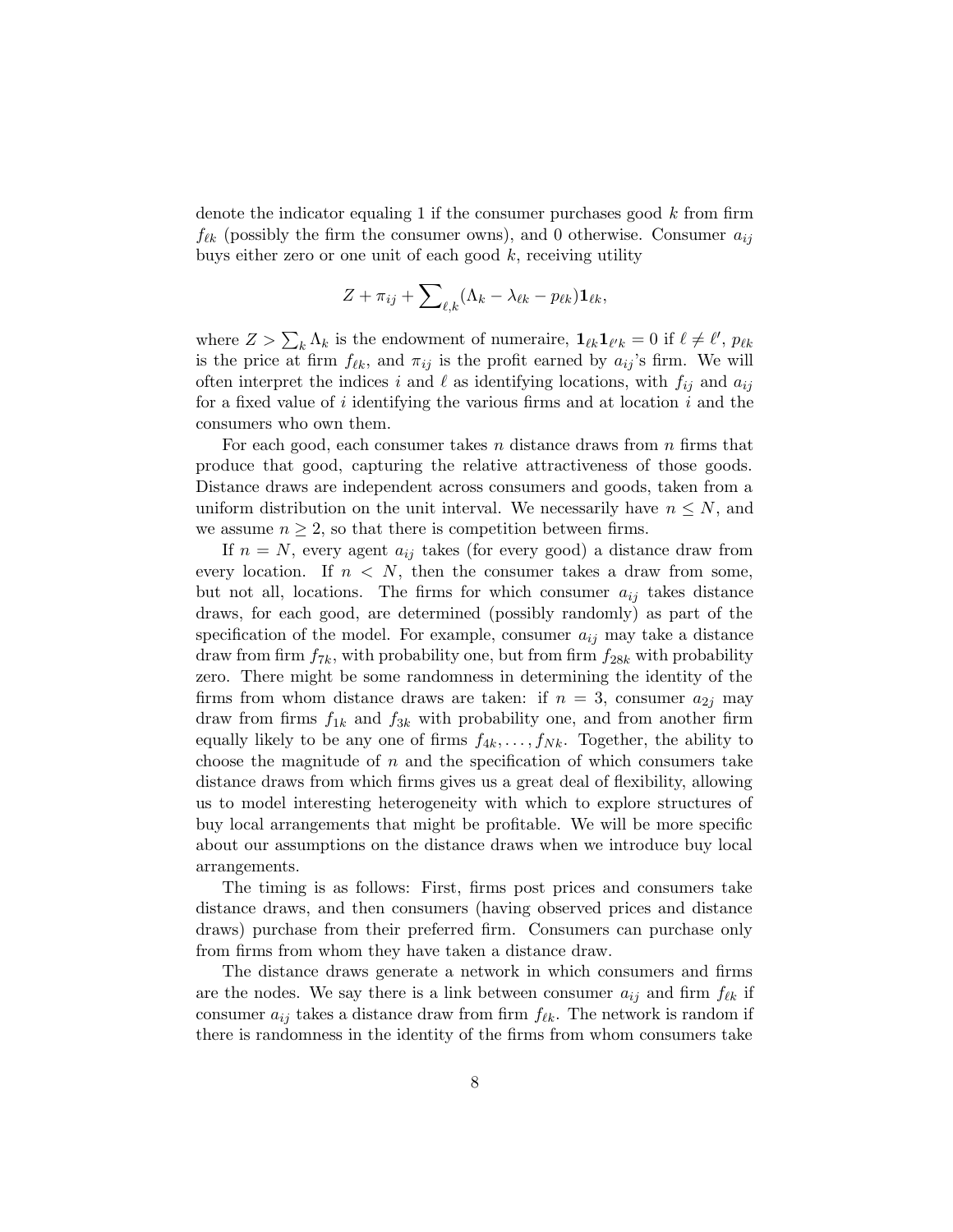<span id="page-11-0"></span>distance draws. If not, the network is deterministic.

Two characteristics of the network will be important. First, every consumer in the network has *deterministic* degree  $n$ , where  $n$  is the number of distance draws the consumer takes. At one extreme, we have the case in which  $n = N$ , so that every consumer takes a distance draw from every firm (that is, the network is complete bipartite: agents are divided into two groups, firms and consumers, and every consumer is connected to every firm). At the other extreme, corresponding to the case  $n = 1$ , is the monopolistic network, which we exclude with our assumption that  $n \geq 2$ .

Second, it need not be the case that every firm has the same degree, even if the network is deterministic. In the case of a random network, the firm realized degrees will obviously vary. The firms' expected degrees may also vary. We say that the network is uniform if each consumer is equally likely to take a distance draw from each firm. Notice that for each  $n \geq 2$ , there is a uniform network with that value of n.

#### 3.2 Equilibrium Prices

The competitive equilibrium in the absence of a buy local arrangement is easily characterized.

Proposition 1. There exists a unique symmetric equilibrium, and in this equilibrium, every firm prices at  $1/n$ .

The proof, given in Appendix [A.2,](#page-29-0) is a straightforward calculation. The key to uniqueness is that optimal prices depend on the number of distance draws each customer takes, but not on the number of customers who go to a firm. Hence, we can identify the equilibrium price once we know  $n$ , the number of distance draws each agent takes, without knowing anything about the firms from whom these draws are taken. In equilibrium, every firm will choose the same price.

#### 3.3 Buy Local Arrangements

For simplicity, we analyze a particularly elementary form of buy local arrangement, a *simple buy local arrangement*: The set of agents in a simple buy local arrangement is a set of agents  $A_L := \{a_{ij} : i \in L, j = 1, \ldots, M\},\$ where  $L \subset \{1, \ldots, N\}$ . Hence, if one consumer or firm at some location i is involved in the buy local arrangement, then everyone at the location is involved. In an abuse of notation, we denote the number of locations in set L also by L. In a simple buy local arrangement, if a consumer  $a_{ij}$  in the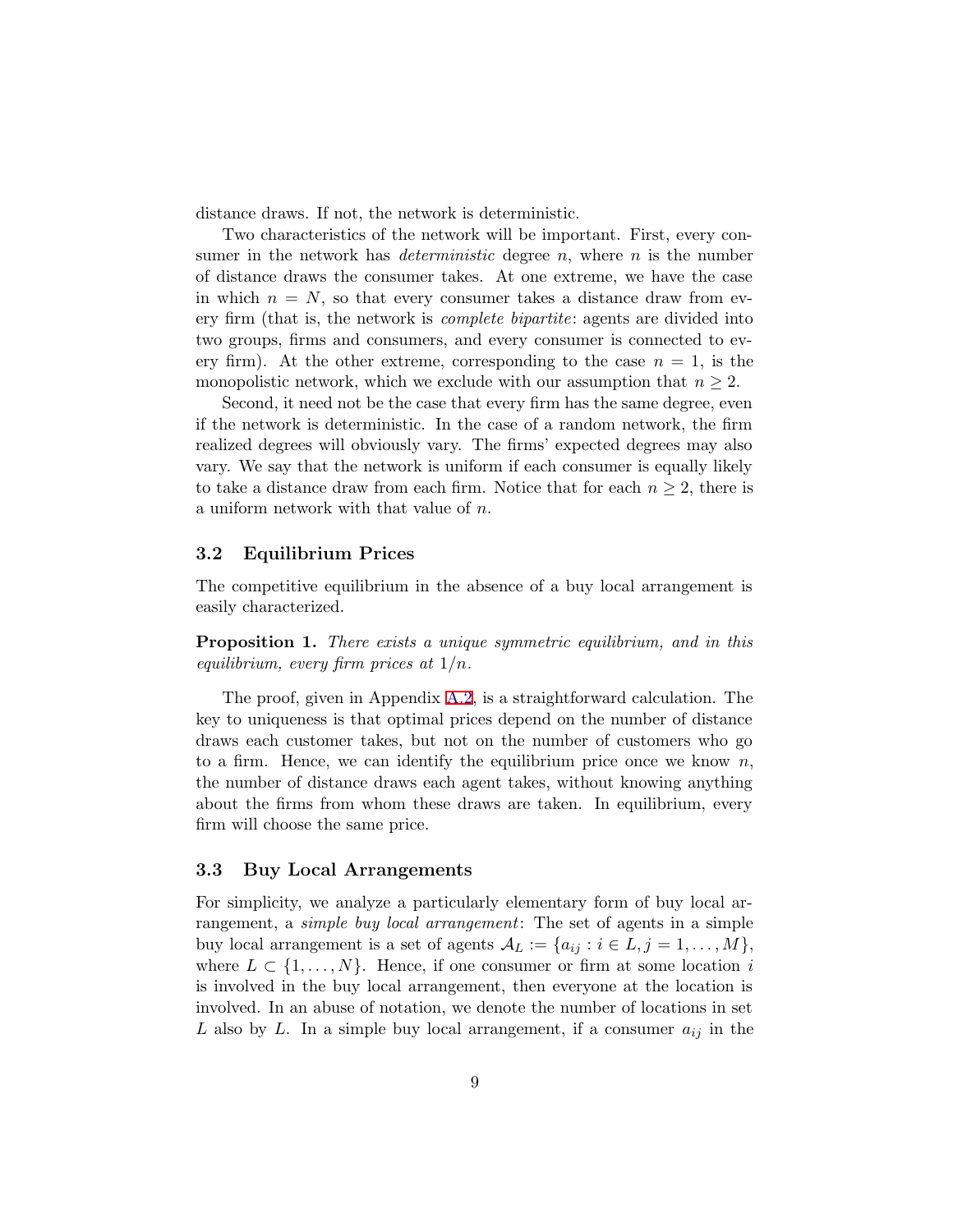arrangement receives at least one distance draw for good k from a firm  $f_{\ell k}$ who is in the arrangement, then  $a_{ij}$  purchases good k within the arrangement. A consumer who receives no distance draws for good  $k$  from within the arrangement cannot buy inside, and is free to purchase outside.

A buy local arrangement is a social arrangement, and the membership of stable (or equilibrium) buy local arrangements will presumably reflect the network structure of the network draws (such as clustering). We interpret agents with a common index  $i$  as being grouped together by the network draws in such a way as to make them a natural candidate for membership in a buy local arrangement. They may occupy a particular geographic neighborhood. They may be members of a church, fraternal organization, or ethnic minority. They may simply be a group of people who have strong social ties. One characteristic making a group a "natural candidate" for a buy local arrangement is the ability of members to monitor one another.

We consider simple symmetric patterns of clustering in network draws.<sup>5</sup> The restrictions constrain the pattern and nature of clustering of the distance draws, and we are interested in clusters of consumers and firms that have value as simple buy local arrangements. We say the distance draw network is  $A_L$ -symmetric if:

- 1. the probability distribution over the number of distance draws from firms within  $L$  is the same for all consumers in  $L$  and all goods; and
- 2. if consumer  $a_{ij}$  in L takes m good k draws from firms in L, each firm in L is drawn with probability  $m/L$ .<sup>6</sup>

The complete bipartite network (in which  $n = N$ ) is  $\mathcal{A}_L$ -symmetric for all  $L \subset \{1, \ldots, N\}$ , as is any uniform network. Many other distance draw networks will be  $\mathcal{A}_L$ -symmetric for some choices of L. For example, each agent may take L draws from inside L and  $n - L$  outside draws (perhaps from randomly determined firms). We would interpret this as a case in which consumers can always purchase from any firm within their community, as well as sometimes encountering opportunities to purchase outside.

When the distance draw network is  $A<sub>L</sub>$ -symmetric, the costs and benefits from the simple buy local arrangement for  $A_L$  are uniformly distributed among  $A_L$ , allowing us to rely on arguments that focus on a representative member of the arrangement. Notice that  $\mathcal{A}_L$ -symmetry allows the distribution of consumer distance draws to treat firms inside and outside  $A_L$ 

<sup>5</sup>We discuss asymmetries in Section [3.6](#page-20-0).

<sup>&</sup>lt;sup>6</sup>Equivalently, any m firms producing good k within L are equally likely to be drawn (from).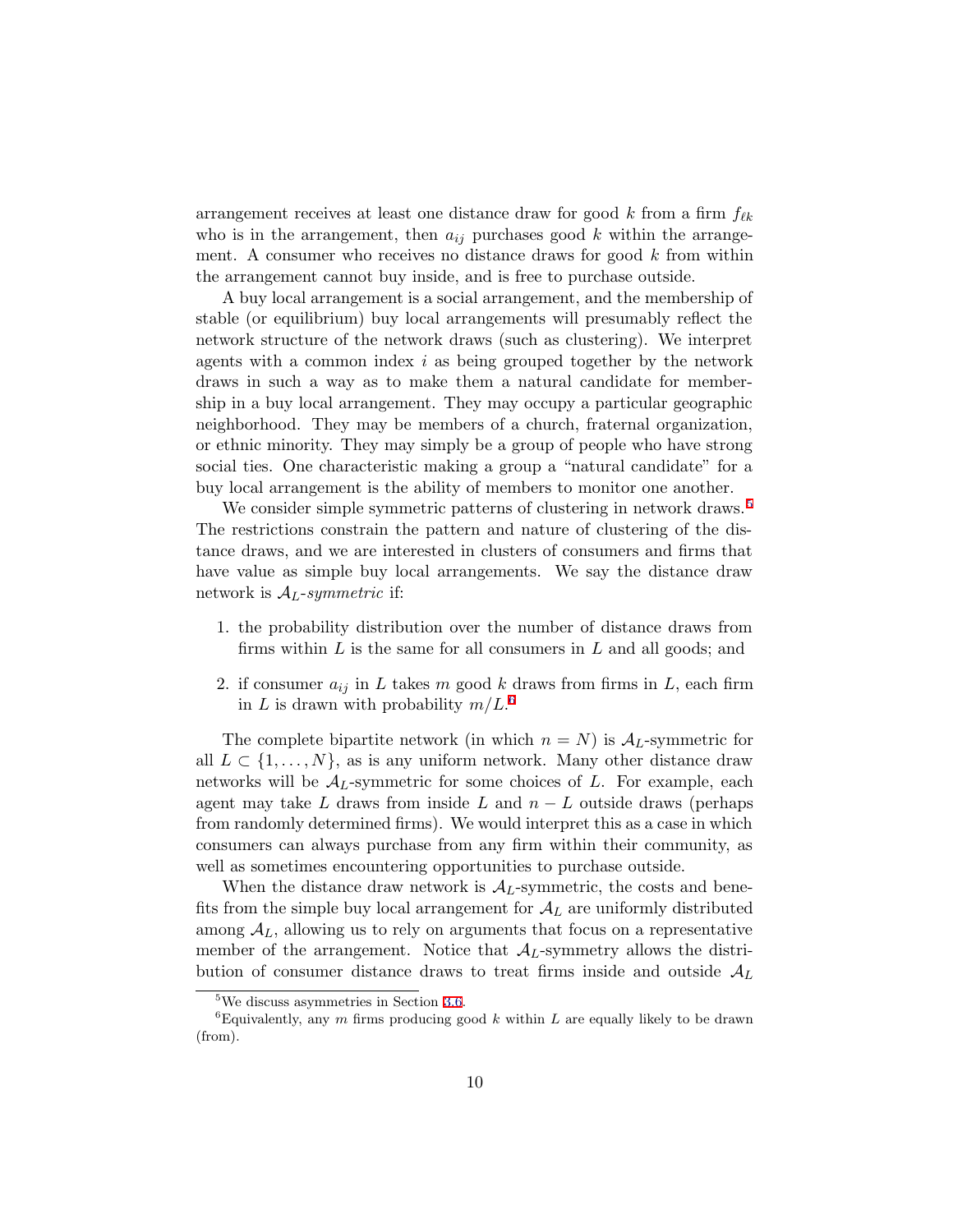<span id="page-13-0"></span>quite differently, and we shall see that this difference is important to the profitability of buy-local arrangements.

We assume that in the presence of a buy local arrangement, firms continue to set prices to maximize profits. This assumption is innocuous. This pricing rule allows the firms inside the buy local arrangement to optimally extract surplus from outsiders, with no adverse effects on insiders since, given our symmetry assumptions, the prices paid by inside consumers to inside firms are pure transfers that wash out in expectation, and hence have no economic impact.<sup>7</sup> In some buy-local arrangements, it may well be most convenient for insiders to pay the market price, so that (for example) some customers of a butcher shop do not wonder why they are paying while others are not. The impact of the agreement would be unchanged if insiders paid a different (common) price, perhaps (for example) because a pair of people in a reciprocal arrangement find it more convenient not to collect payments.

There is always a profitable simple buy local arrangement.

#### Proposition 2.

 $(2.1)$  The equilibrium prices in the presence of a simple buy local arrangement equal  $1/n$ , the equilibrium prices without such an arrangement.

(2.2) Suppose the network is  $\mathcal{A}_L$ -symmetric for a set  $\mathcal{A}_L$  satisfying  $L =$  $N-1$ . If there is positive probability that consumers in  $\mathcal{A}_L$  draw from firm outside  $A_L$ , then the simple buy local arrangement for  $A_L$  is strictly profitable for its members.

The proof is a straightforward generalization of the calculations behind the introductory example and is given in Appendix [A.3.](#page-31-0) However, the simple buy local arrangement we use in the proof to demonstrate existence of a profitable arrangement is crude, since it uses little of the structural features of the network relating consumers to firms. In particular, the arrangement consists of all but one of the firms.

Proposition 2 is silent about the optimal buy local arrangement. In general, the optimal buy local arrangement need not be simple. In expectation, the consumer losses in a simple buy local arrangement are smaller than the gains enjoyed by firms. However, there will be instances in which a consumer is forced to purchase inside the arrangement even though the reduction in distance draw they could achieve by purchasing outside exceeds the price.

<sup>&</sup>lt;sup>7</sup>There might yet be some impact from altering prices if these affect the purchase decisions of inside consumers, but the buy local arrangement is successful precisely because inside consumers sometimes ignore their price signals, and the most effective arrangement will set the price so as to maximize the payoff from selling to outsiders, while making separate arrangements governing the purchases of insiders.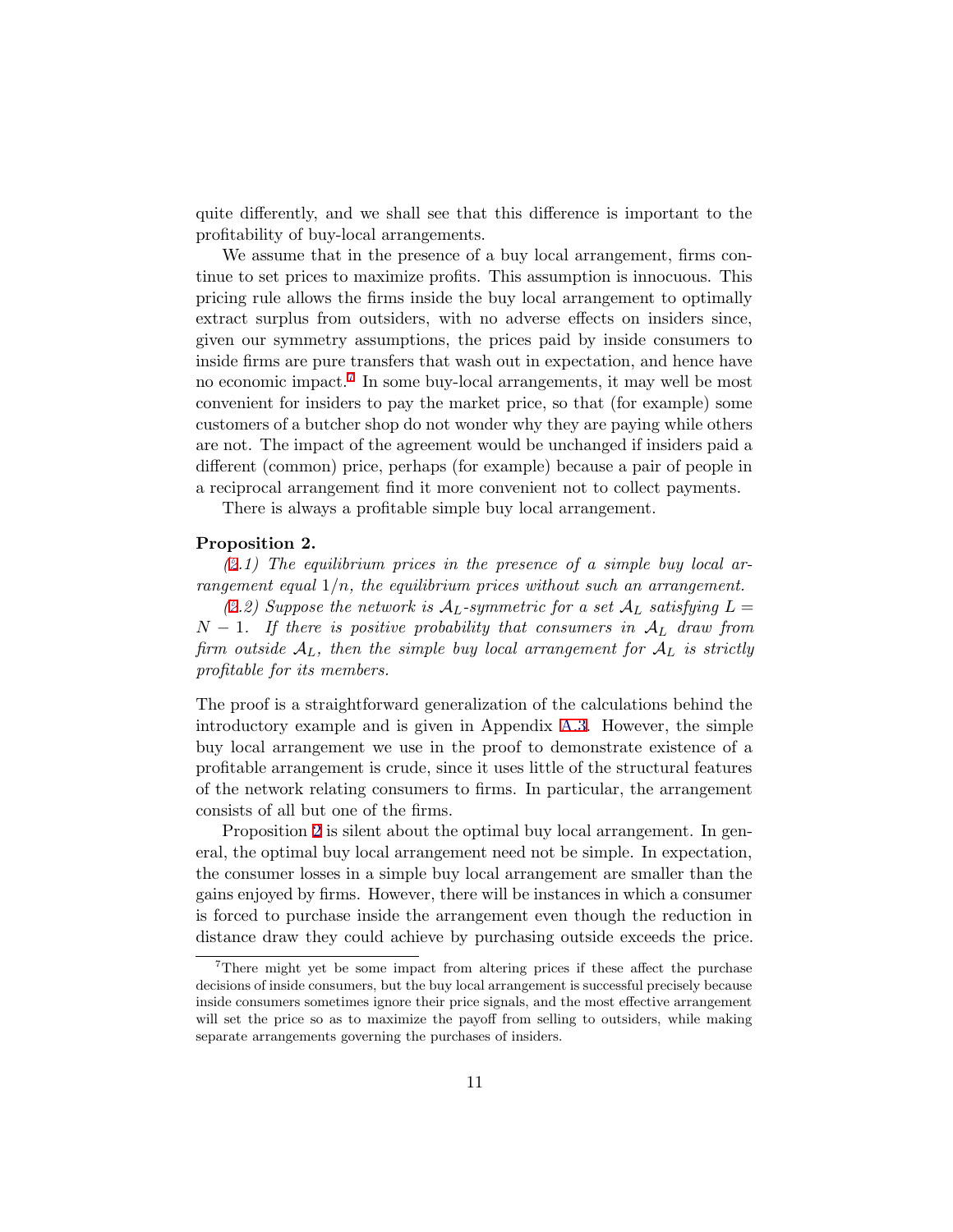<span id="page-14-0"></span>The buy local arrangement would be even more valuable if the arrangement called for consumers to purchase inside only when the price exceeds the resulting difference in distance draws, so that every diverted transaction enhances the welfare of those in the arrangement. However, the monitoring required to sustain such an arrangement would likely be difficult.<sup>8</sup> We restrict attention to simple arrangements, viewing this as reflecting limits on the feasibility for such arrangements.

#### 3.4 Uniform Networks

The structure of the network induced by the consumers' distance draws plays a central role in the feasibility and optimality of buy local arrangements. We first consider uniform networks—networks in which every firm is equally likely to be the target of a distance draw for each consumer. There are many uniform networks, differing in the number of distance draws each consumer takes. Notice that our symmetry assumptions on consumers' distance draws are necessarily satisfied in this case.

We next show that uniform networks require buy local arrangements of implausibly large sizes in order to be profitable, and hence that plausible buy local arrangements are closely linked to nontrivial network structures.

We begin with the case of  $n = 2$ , so that for each good each consumer takes two distance draws, and with each pair of firms in the economy equally likely to be the targets of those draws. In the absence of a buy local arrangement, the equilibrium price is, from Proposition [1,](#page-11-0)

$$
p=\frac{1}{2}
$$

and the expected distance produced by a pair of distance draws is the expected value of the first-order statistic of two uniform draws, which is  $\frac{1}{3}$ .

Now consider a simple buy local arrangement consisting of LM consumers, which (as usual) we can interpret as consisting of the M consumers residing at each of L locations. From Proposition [2,](#page-13-0) the price remains  $1/2$ . The outcome under the buy local arrangement only differs from the monopolistic equilibrium for an agent when there is a good for which the agent takes one inside draw, one outside draw, and the inside distance draw is larger than the outside distance draw. Denote this event by G. Conditional on this event, the expected value of the outside draw is the expected value of the first-order statistic of a uniform distribution,  $1/3$ , while the expected value of the inside draw is the expected value of the second-order statistic,

<sup>8</sup>We return to the issue of enforcement in Section [4.1.](#page-22-0)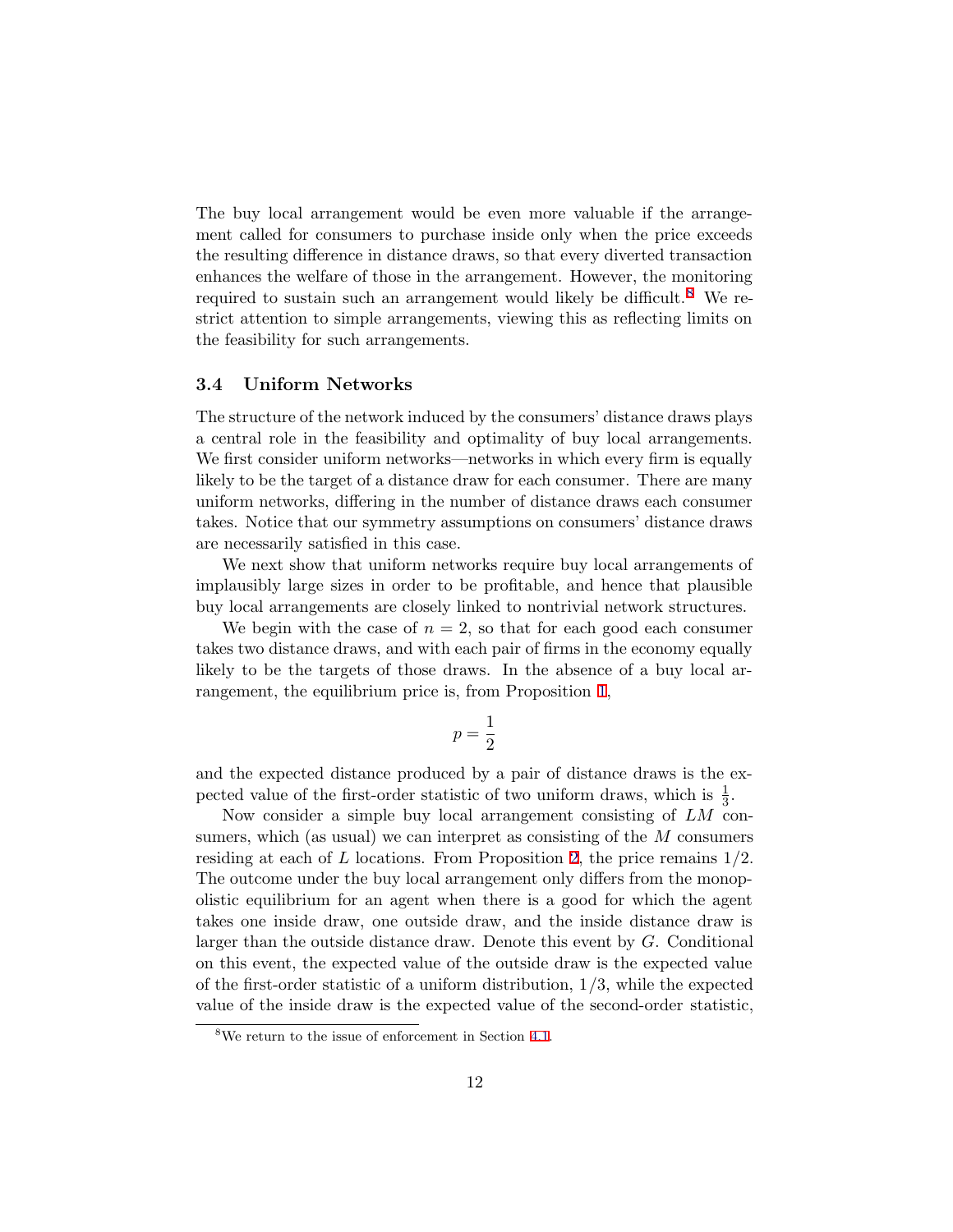<span id="page-15-0"></span>2/3. Hence, the net gain of the arrangement, per agent and per good, is given by

$$
\left[\frac{1}{2} - \frac{1}{3}\right]Pr(G) = \frac{1}{6} \frac{\frac{1}{2} {L \choose 1} {N-L \choose 1}} {N \choose 2} = \frac{1}{6} \frac{L(N-L)}{N(N-1)}.
$$

This expression is positive, for all  $L < N$ . The costs and benefits of any such transaction will typically accrue to different people, but our symmetry assumptions ensure that the new benefits are uniformly distributed among the members of the arrangement, and hence that the arrangement is profitable for each of its members, for any  $L < N$ . The per capita profitability of the arrangement is maximized by choosing the size  $L$  of the buy local arrangement to maximize  $Pr(G)$ , which is done by setting L equal equal to one of the integers closest to  $N/2$  (which may be  $N/2$ ). Hence all simple buy local arrangements are profitable, while the optimal such arrangement includes half of the agents in the economy.

Now consider the other extreme of the complete bipartite network, that is,  $n = N$ , so that for every good every consumer takes a distance draw from every firm.  $\chi$ From Proposition [1](#page-11-0), the equilibrium price is  $1/N$ . The gain per agent and per good of a buy local arrangement of size L is given by

$$
\frac{N-L}{N}\frac{1}{N},
$$

since this gain comes from the prospect that a member of the buy local arrangement may bring a purchase at price  $1/N$  inside the arrangement instead of going outside, and each such consumer formerly purchased outside with probability  $(N - L)/N$ . The cost per agent and per good is

$$
\left[\frac{1}{L+1}-\frac{1}{N+1}\right],
$$

since the consumer expects a minimum distance of  $1/(N+1)$  from being able to purchase anywhere in the market, and only expects a minimum from buying inside the arrangement of  $1/(L+1)$ . The buy local arrangement with  $K$  agents thus has a per capita and per good gain of

$$
\frac{N-L}{N^2} - \left[\frac{1}{L+1} - \frac{1}{N+1}\right].
$$
 (2)

Once again our symmetry assumptions ensure that the costs and benefits of the buy local agreement are uniformly distributed among the participants,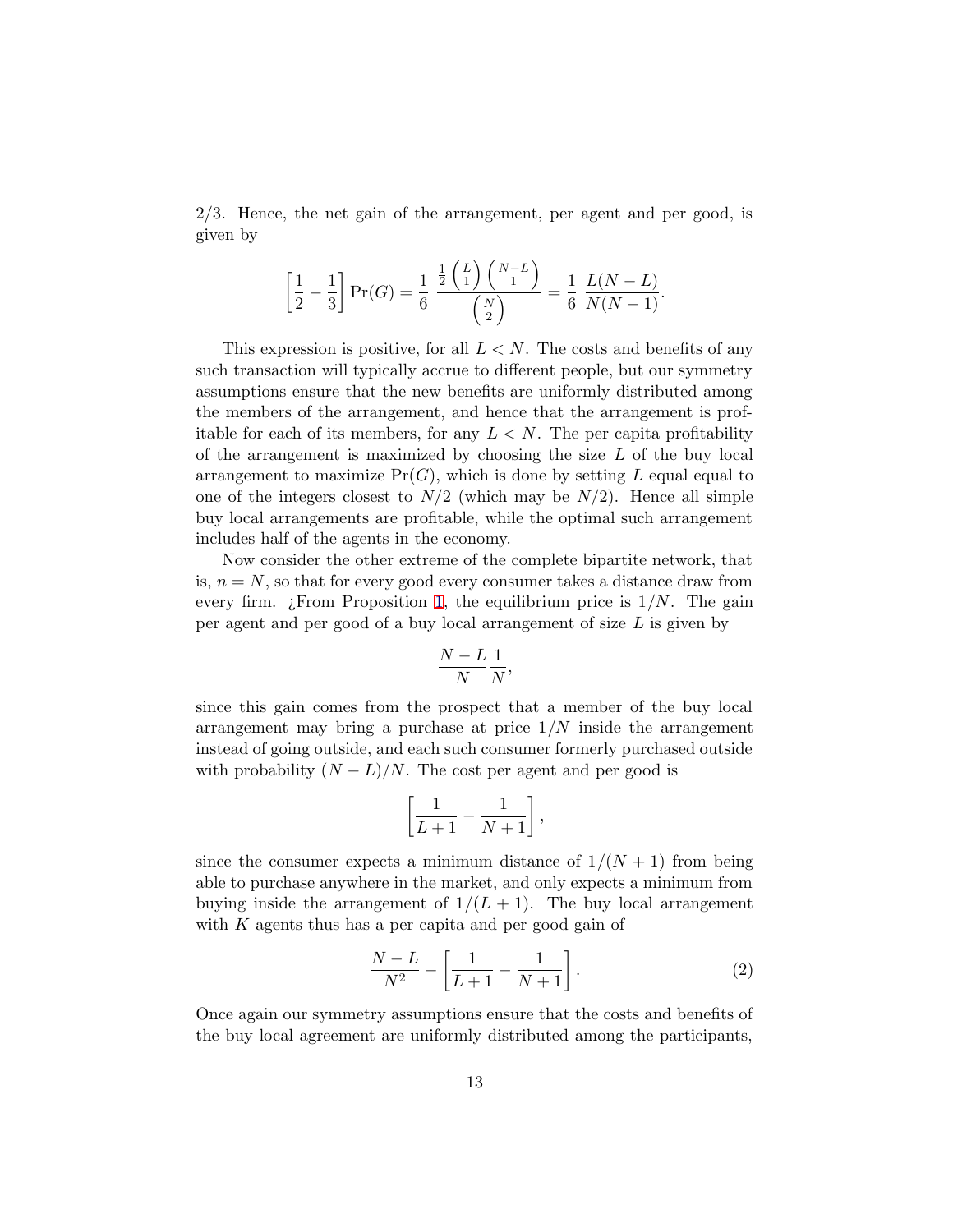<span id="page-16-0"></span>and hence that if ([2\)](#page-15-0) is positive, then every agent in the buy local agreement gains from the agreement.

The expression in ([2](#page-15-0)) is concave in L, equals zero at  $L = N$ , and is negative at  $L = 0$ . Simple buy local arrangements will then be profitable for all values of L between some minimum size  $\underline{L}$  and  $N-1$ . Setting ([2](#page-15-0)) equal to zero and rearranging yields

$$
(N - L)[(L + 1)(N + 1) - N2] = 0.
$$

The minimum profitable buy local size  $\underline{L}$  is the smallest integer larger than  $N^2/(N-1)-1$ , giving  $\underline{L}=N-1$ . A simple buy local arrangement in a complete bipartite network is only profitable if it includes all but the consumers at one location.

What explains the difference between these two results? In the complete network there are many substitutes for each good. As a result, the equilibrium price is low  $(1/N)$ , while a small buy local arrangement has a large likelihood that a group member's best outside consumer draw is significantly lower than the best inside draw. The benefits of small arrangements (many sales transferred from outside to inside) are thus relatively small compared to the costs (foregone consumer draws), and to be profitable, groups of participants must be large. In contrast, when  $n = 2$ , there are few substitutes, the equilibrium price is high  $(1/2)$ , and there is a little likelihood that a group member's outside consumer draw is significantly lower than the inside draw. In this case, redirecting sales inside is always profitable, and any size arrangement is profitable.

How large must uniform networks be in order to be profitable, when they are less extreme than the case in which each agent takes 2 draws or the case of the complete bipartite network? The large buy local arrangements that are required for profitability of the complete bipartite network are more representative than the smaller profitable buy local arrangements of  $n = 2$ . For example, for any  $n \geq 3$ , in order to be profitable, a simple buy local arrangement must include at least one third of the agents in the economy:

**Proposition 3.** Suppose  $n \geq 3$ . A simple buy local arrangement of size L is profitable in a uniform network only if

$$
L - 1 > \frac{n^2 - 3n + 1}{n^2 - 2n} (N - 2).
$$
 (3)

We prove this result in Appendix [A.4](#page-31-0) as a corollary of Proposition [4](#page-17-0).

As the number n of distance draws taken by an agent grows, the fraction in (3) approaches unity, implying that a profitable buy local arrangement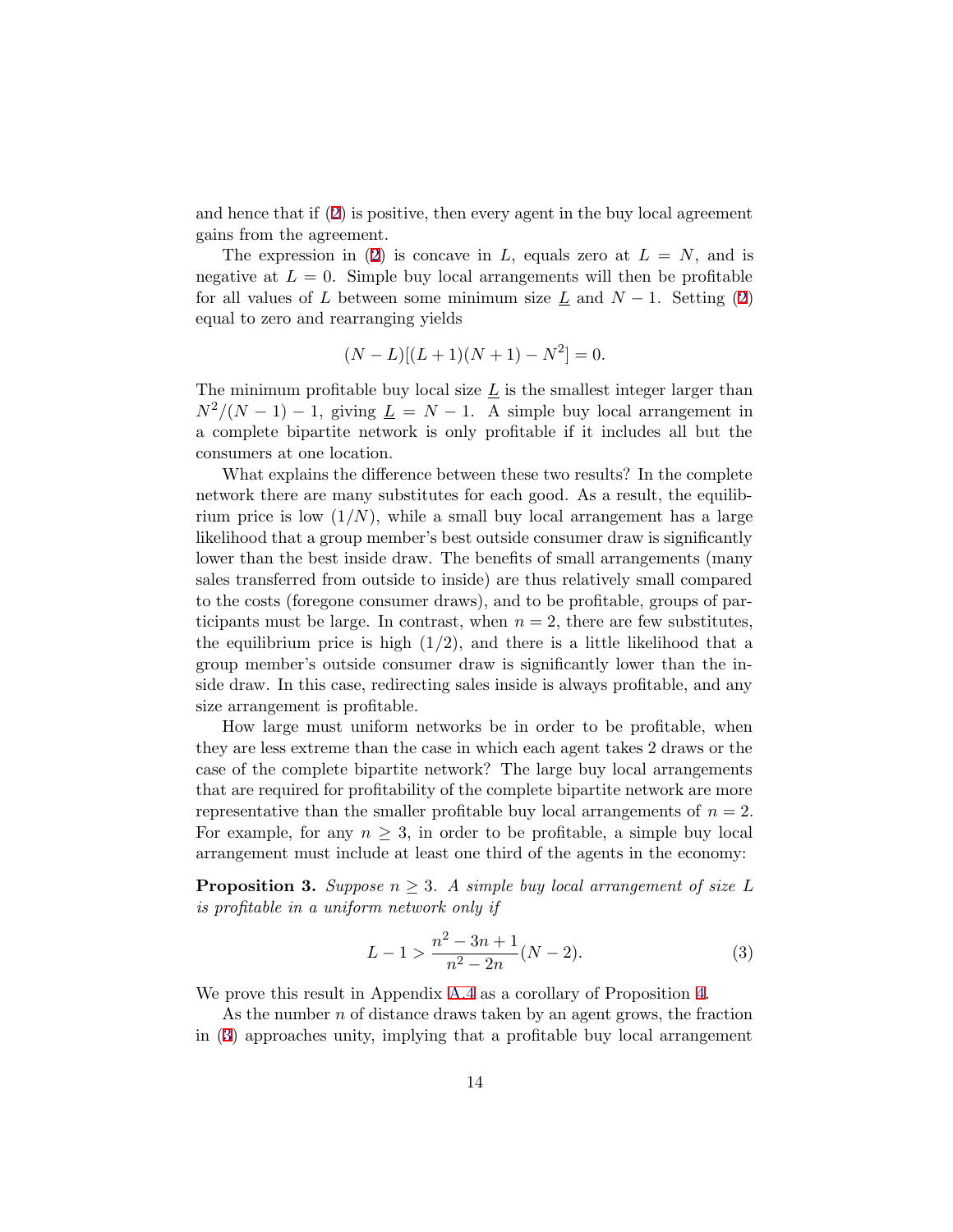<span id="page-17-0"></span>will include virtually all of the agents in the economy. We regard such arrangements as implausible, noting that actual buy local arrangements, reflecting their name, typically do not include almost everyone in the world.

#### 3.5 Structured Networks

The counterintuitive prospect of buy local arrangements comprising almost the entire economy leads us to investigate networks that are not uniform. In particular, we believe that buy local networks are likely to involve groups of people who are relatively isolated, in the sense that their distance draws are relatively likely to come from inside the group.

Rather than impose a specific structure on the buy local arrangement and the network, we instead ask for an arbitrary set of agents  $\mathcal{A}_L$  and  $\mathcal{A}_L$ symmetric network, what is required for each member of  $A_L$  to find the simple buy local arrangement for  $A_L$  beneficial.

A buy local arrangement has an effect only if a purchase that would ordinarily be made outside the arrangement is diverted to an inside producer. The profitability of the arrangement hinges on comparing the gain from such a diversion, namely the price paid to the firm, to the cost, in the form of a less desired good for the consumer. To get an idea of the latter, we note that such a diversion occurs only if the consumer's lowest distance draw comes from outside the arrangement. The diversion will be least costly when the consumer's second-lowest distance draw comes from inside the arrangement. The following proposition shows that the buy local arrangement will be profitable only if diverted purchases are sufficiently likely to fall into this least-cost category.

**Proposition 4.** Fix a set of agents  $A_L$ , an  $A_L$ -symmetric network, a consumer  $a_{ij}$ , and a good. Let  $E_1$  denote the event that agent  $a_{ij}$ 's lowest distance draw for the good is from outside  $A_L$  and there exists at least one draw for the good from within  $A_L$ . Let  $E_2 \subset E_1$  denote the subevent of  $E_1$ where additionally agent  $a_{ij}$ 's second lowest draw is from inside  $A_L$ . Then, the buy local arrangement for  $A_L$  is profitable for agent  $a_{ij}$  only if

$$
\Pr(E_2 \mid E_1) > \frac{n-1}{n}.\tag{4}
$$

Proof. The buy local arrangement has an effect only if there is some agent  $a_{ij}$  who draws his minimum distance draw for some good from outside the buy local arrangement, and takes at least one draw from inside, i.e., only on  $E_1$ . Our symmetry assumptions ensure that the buy local arrangement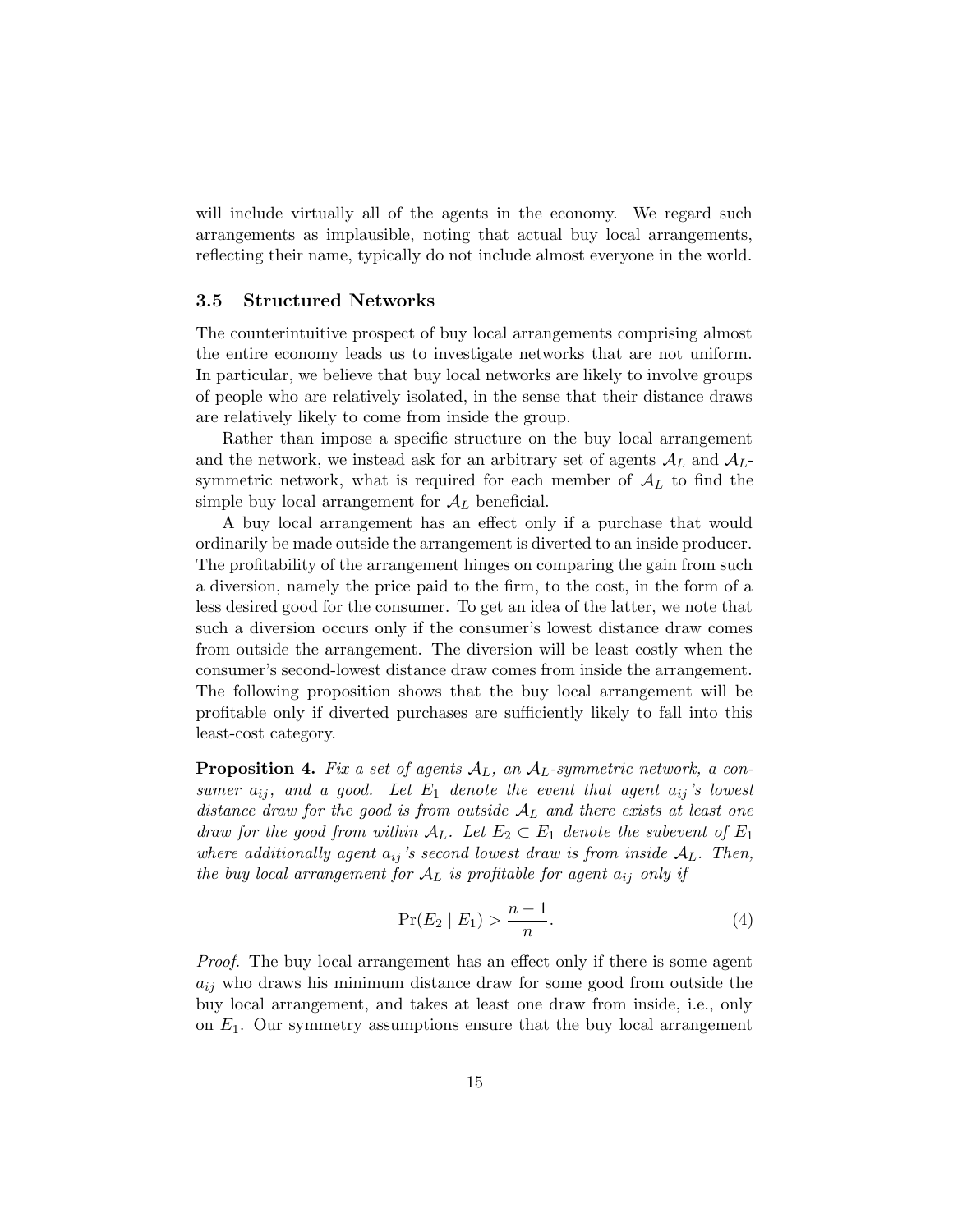is beneficial for (all of) its members if and only if the net benefit generated by such an event is positive. An upper bound on the net benefit is

$$
\frac{1}{n} - \left[ \frac{2}{n+1} \Pr(E_2 \mid E_1) + \frac{3}{n+1} (1 - \Pr(E_2 \mid E_1)) - \frac{1}{n+1} \right], \quad (5)
$$

where  $1/n$  is the price of the trade that is diverted inside,  $1/(n+1)$  (the expected value of the first-order statistic) is the expected value of the minimum distance draw, which by assumption comes from outside  $\mathcal{A}_L$ ,  $2/(n+1)$ (the expected value of the second-order statistic) is the expected value of the best inside distance draw if the second largest draw comes from inside  $\mathcal{A}_L$ ,  $3/(n+1)$  (the expected value of the third-order statistic) is a lower bound on the expected value of the best inside draw if the second-smallest draw does not come from inside, and  $Pr(E_2 | E_1)$  is the probability that the second-smallest draw comes from inside  $\mathcal{A}_L$  (given that the smallest draw is outside and there is at least one inside draw). This is an upper bound because  $3/(n+1)$  in general underestimates the distance draw taken from inside  $A_L$ . Notice that the expected value of the buy local arrangement is profitable on the event  $E_2$  that the second lowest draw come from inside  $\mathcal{A}_L$ , but not otherwise.

The result now follows from noting that the upper bound on profits (5) is nonnegative if and only if  $Pr(E_2 | E_1) > (n-1)/n$ .

The implication of this result is that buy local arrangements will be profitable only if, whenever a consumer's first choice is to purchase outside, it is sufficiently likely that her second choice comes from inside the arrangement. This is in turn likely if the consumer takes many distance draws from within the arrangement. Consumers who take most of their draws from outside will not find buy local arrangements profitable. The following example illustrates.

Example. As a simple example of a structured network, suppose there is a group  $A_L$  in which each member receives one distance draw from within the group and two other distance draws uniformly drawn from all firms. Consumers outside  $A_L$  receive three distance draws uniformly drawn from all firms. The equilibrium price, with or without a buy local arrangement, is

$$
p=\frac{1}{3}
$$

and the expected distance is 1/4.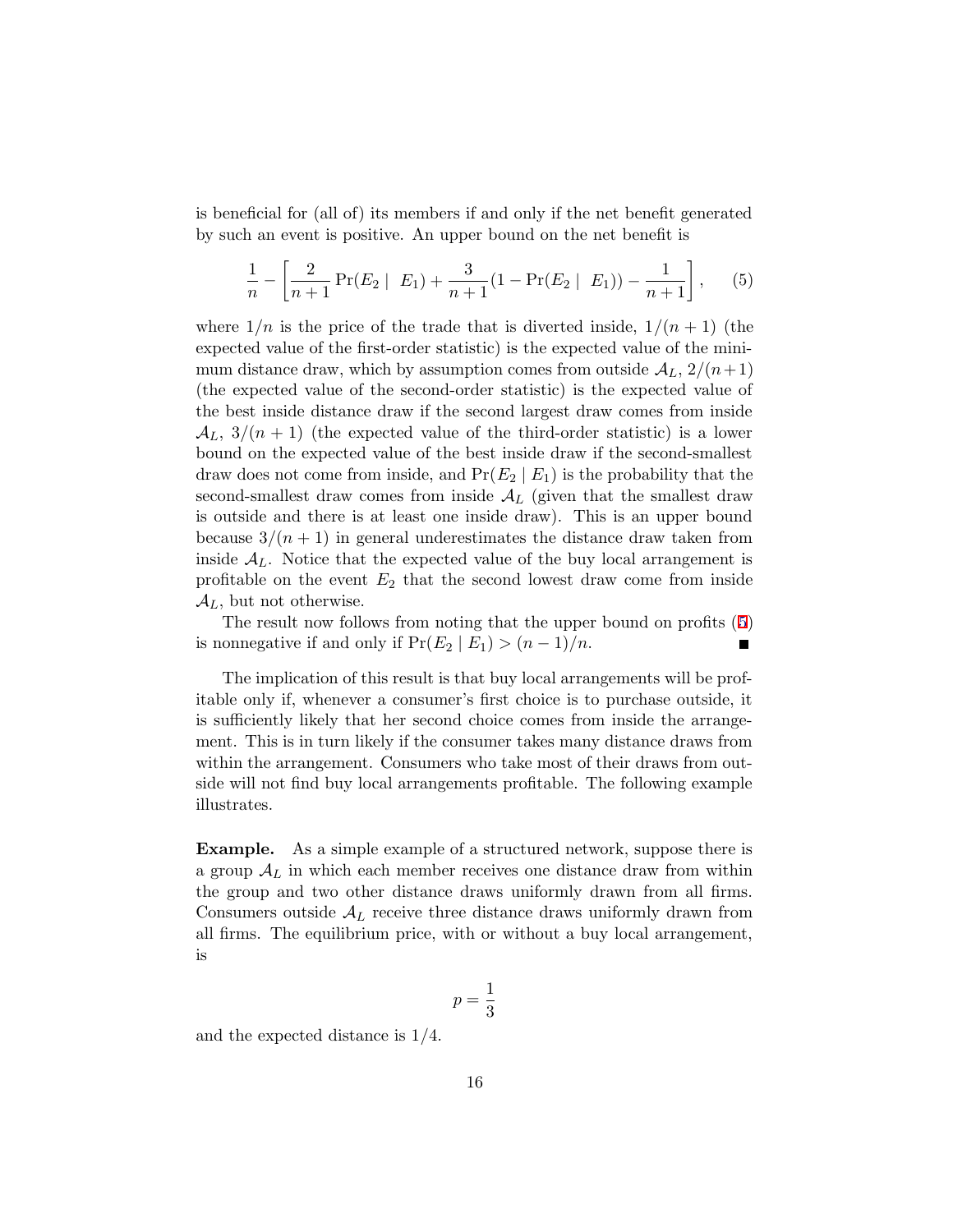<span id="page-19-0"></span>Given the symmetry in this group, the condition in Proposition [4](#page-17-0) is necessary for a buy local arrangement for  $A_L$  to be profitable. Since there are only three draws, the condition is also sufficient. It remains to evaluate the inequality  $Pr(E_2 | E_1) > 2/3$ .

Let  $F_b$  be the event that there are b inside draws and  $3 - b$  outside draws, for  $b = 1, 2$ . Let  $G_b \subset F_b$  be the event that there are b inside draws,  $3 - b$  outside draws, and that (the minimum of) the inside draw is greater than (the minimum of) the outside draw, for  $b = 1, 2$ . Note that  $E_1 = G_1 \cup G_2, G_2 \subset E_2 \subset G_1 \cup G_2$ , and  $Pr(E_2 | G_1) = 1/2$ . [To verify the last assertion, let  $\lambda_i$  be the draw from the consumer's firm,  $\lambda_o$  be the draw from the outside firm that is the lowest draw overall, and  $\lambda$  the remaining draw that may be inside or outside. On  $E_2$ , either  $\lambda$  is drawn from an inside firm (corresponding to  $G_2$ ) or  $\lambda$  is drawn from an outside firm and  $\lambda_i < \lambda$ (which occurs with probability  $1/2$  on  $G_1$ ).

Moreover,  $Pr(G_1) = Pr(G_1 | F_1) Pr(F_1) = (2/3) Pr(F_1)$  and  $Pr(G_2) =$  $Pr(G_2 | F_2) Pr(F_2) = (1/3) Pr(F_2).$ 

Substituting,

$$
\frac{2}{3} < \Pr(E_2 \mid E_1) = \frac{\Pr(E_2)}{\Pr(E_1)} = \frac{\Pr(E_2 \mid G_1) \Pr(G_1) + \Pr(E_2 \mid G_2) \Pr(G_2)}{\Pr(G_1) + \Pr(G_2)} = \frac{\Pr(F_1) + \Pr(F_2)}{2 \Pr(F_1) + \Pr(F_2)}
$$

is equivalent to  $Pr(F_2) > Pr(F_1)$ .

Thus, we have the condition that a simple buy local arrangement in this structured network is profitable if and only if the probability of sampling more inside firms is *higher* than the probability of sampling more outside firms. A profitable simple buy local arrangement requires a group of agents who are sufficiently likely to take distance draws from one another.  $\star$ 

The case of deterministically structured networks provides another illustration.

**Proposition 5.** Suppose there is a group of  $L$  agents, each of whom takes n distance draws, with  $1 \leq m \leq \min\{n, L\}$  draws from inside the group and  $n-m$  from outside the group. A simple buy local arrangement by this group is profitable if and only if

$$
m = n - 1.\t\t(6)
$$

*Proof.* The equilibrium price is  $1/n$ . Hence, the per capita and per good gain from the arrangement is  $(n-m)/n^2$ , since  $(n-m)/n$  is the probability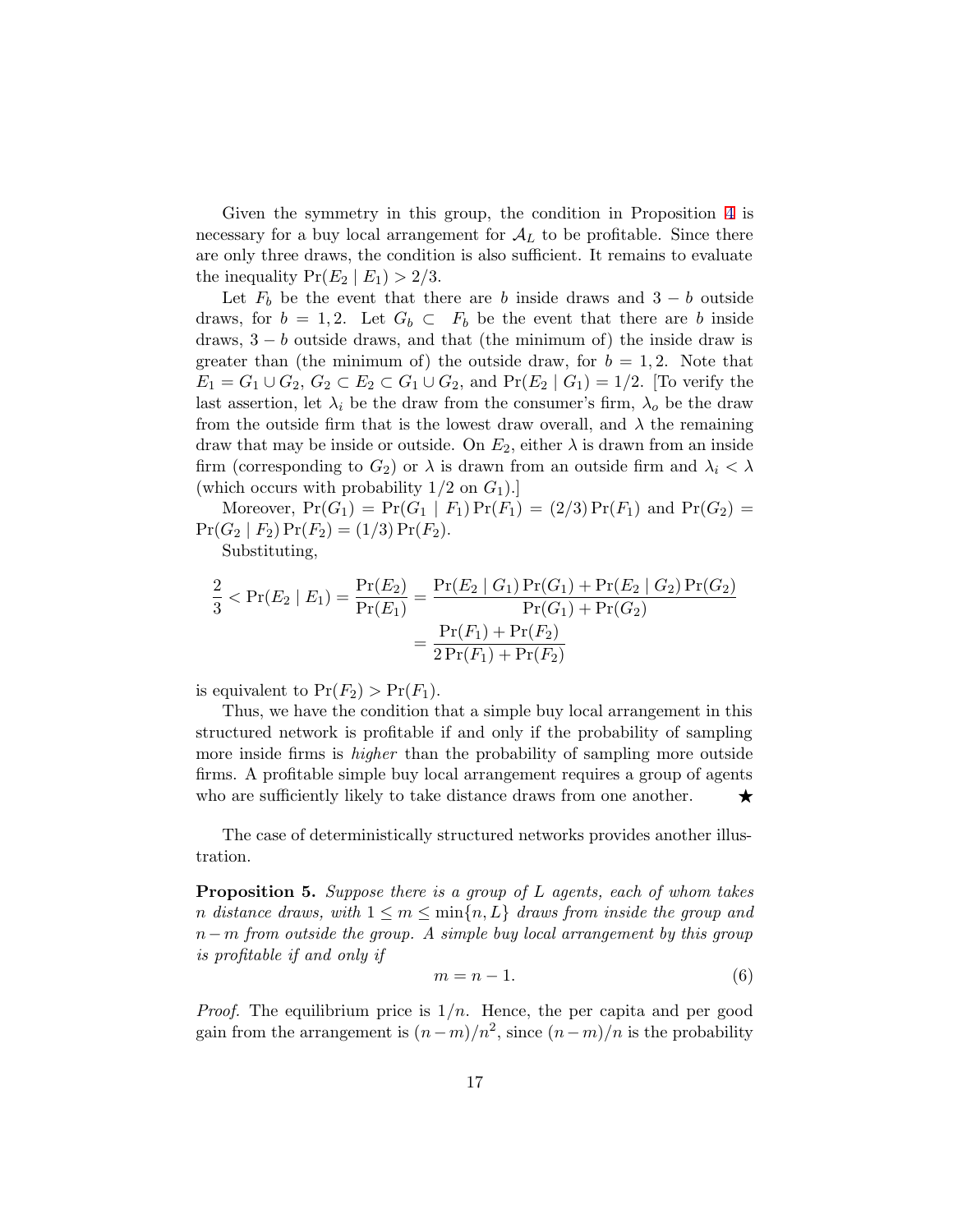<span id="page-20-0"></span>that an insider would have purchased outside, and has her purchase pushed inside, bringing a price of  $1/n$  inside the arrangement. The per capita and per good cost of the arrangement is

$$
\frac{1}{m+1} - \frac{1}{n+1},
$$

since the expected minimum distance draw is now  $1/(m+1)$  rather than  $1/(n+1)$ . The net gain of the arrangement is

$$
\frac{n-m}{n}\frac{1}{n} - \frac{1}{m+1} - \frac{1}{n+1} = \frac{(n-m)}{n^2} - \frac{(n-m)}{(m+1)(n+1)}.
$$

This expression is positive (which, given our symmetry assumptions, suffices for each member to gain from the arrangement) if and only if

$$
(m+1)(n+1) > n^2,
$$

 $\blacksquare$ 

which requires  $m = n - 1$ .

Note that the result of Proposition [5](#page-19-0) is quite different from the observation that buy local arrangements for complete bipartite network are profitable only if  $L = N - 1$  (from Section [3.4\)](#page-14-0). In Section [3.4](#page-14-0), the network is complete (and so there is no sense of distinct communities within the network), while in Proposition [5,](#page-19-0) we are examining a community of agents, and in order for the arrangement to be profitable, the community must be close-knit, in that all but one of the members' distance draws must come from within the community.

Who then will form buy local arrangements? Communities that are already tightly knit, in the sense that they already do most of their business with one another. This includes isolated communities, such as Ithaca, whose geography ensures that they do most of their business with one another, and close communities, such as south Philadelphia, whose customs have the same effect.

#### 3.6 Product Asymmetries

We have assumed that buy local arrangements included sets of agents of the form  $\{a_{ij}: i \in L, j = 1, \ldots, M\}$ , where  $L \subset \{1, \ldots, N\}$ . Our symmetry assumptions on distance draws ensure that this is without loss of generality. If it is profitable to include one good in the arrangement, it is profitable to include all. Equivalently, if one consumer at location  $i$  is involved, then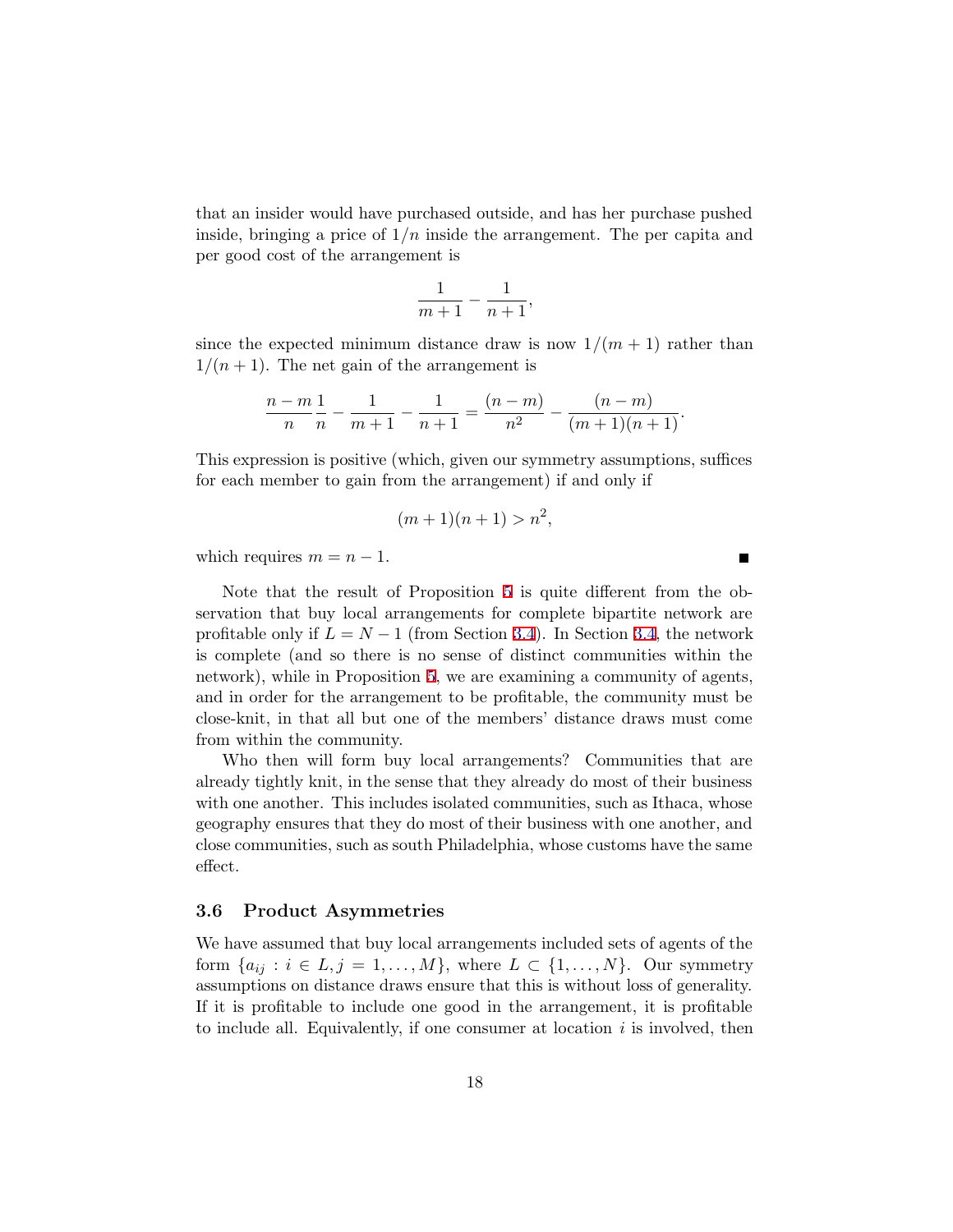all consumers at this location will benefit from being included. This had the advantage of allowing us to conduct our analysis on a per agent and per good basis, isolating the forces behind the buy local arrangement with a minimum of clutter.

It requires only more tedious calculations to drop the symmetry assumptions and consider buy local arrangements for arbitrary subsets of  $\{1, \ldots, N\} \times \{1, \ldots, M\}$ . The most obvious extension is to allow the firms from whom distance draws are taken to differ across goods. Buy local arrangements would then in general include some goods and exclude others, in some cases including only one good j. The inherent separability across commodities implies that our analysis also covers the case of multiple disjoint buy local arrangements, perhaps involving the same agents but different goods.

We consider here a different source of asymmetry across products, involving the distributions from which the distance draws at a particular firm are taken, and how this can present a barrier to buy local arrangements. If one consumer is almost indifferent over the source of the good purchased but another is not, an arrangement involving the two may not be possible. To see this, return to our introductory example, with two modifications. First, suppose that consumer  $a_{i1}$  consumes only good 2, and consumer  $a_{i2}$ consumes only good 1. Second, suppose that the distance draws for goods 1 and 2, instead of being uniformly drawn on the unit interval, are uniformly drawn on  $[0, \bar{\lambda}_1]$  and  $[0, \bar{\lambda}_2]$ . Smaller intervals will characterize more homogeneous goods and hence more competitive markets.

Consider the market for good j. Calculations analogous to those done for the symmetric model given an equilibrium price

$$
p_1=p_2=\frac{\bar{\lambda}_j}{2}.
$$

As expected, the price collapses to zero as  $z_j$  approaches zero and hence the output of the two firms become perfect substitutes.

We begin by calculating payoffs in the market in the absence of a buy local arrangement. Let  $\Lambda_1 = \Lambda_2 \equiv \Lambda$ . For owners of firms producing good 1, profits are  $\lambda_1/2$ . The consumer payoff is (recall the owner consumes good 2, and that  $\Lambda_2 - \bar{\lambda}_2/2 - \lambda_2$  is the utility garnered from purchasing good 2 at the going price,  $\vec{\lambda}_2/2$ , with distance draw  $\lambda_2$ , while  $2(\vec{\lambda}_2 - \lambda_2)/\vec{\lambda}_2^2$  is the density of the minimum of two draws from a uniform distribution on  $[0, \lambda_2]$ 

$$
\int_0^{\bar{\lambda}_2} \left( \Lambda - \frac{\bar{\lambda}_2}{2} - \lambda_2 \right) 2 \frac{(\bar{\lambda}_2 - \lambda_2)}{\bar{\lambda}_2^2} d\lambda_2 = \Lambda - \frac{5}{6} \bar{\lambda}_2.
$$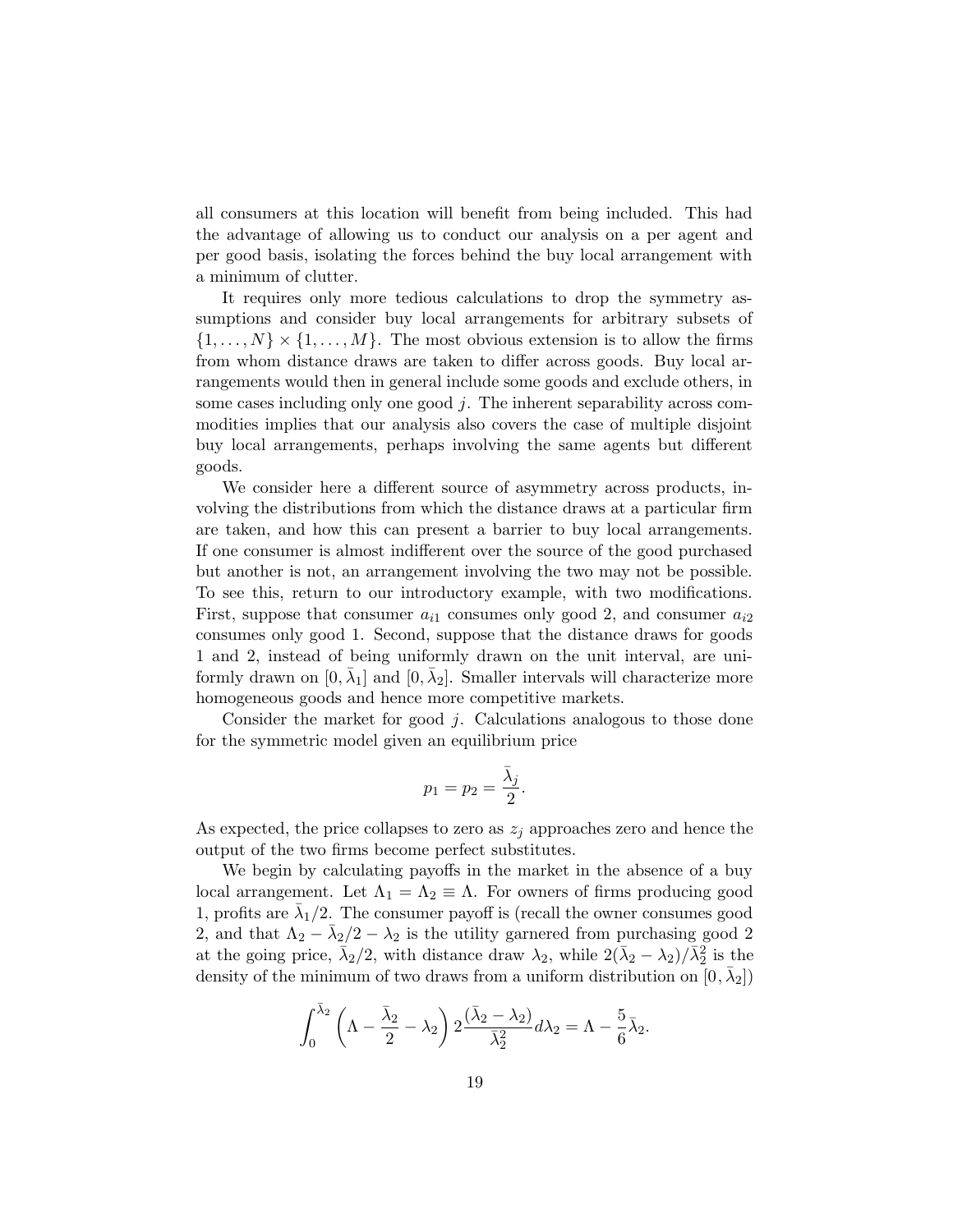<span id="page-22-0"></span>This matches our previous result when  $\bar{\lambda}_1 = \bar{\lambda}_2 = 1$ . We get analogous results for owners of firms producing good 2. Hence, under the market, the total (producer plus consumer) payoffs of agents earning firms producing goods 1 and 2 are, respectively

$$
\Lambda - \frac{5}{6}\bar{\lambda}_2 + \frac{\bar{\lambda}_1}{2} \quad \text{and} \quad \Lambda - \frac{5}{6}\bar{\lambda}_1 + \frac{\bar{\lambda}_2}{2}.
$$

Now consider a buy local arrangement between agents  $a_{i1}$  and  $a_{i2}$ . A firm producing good 1 earns  $(\bar{\lambda}_1/2)(3/2)$  while the owner's utility from consumption is now  $\Lambda - \bar{\lambda}_2/2 - \bar{\lambda}_2/2 = \Lambda - \bar{\lambda}_2$ , where the first  $\bar{\lambda}_2/2$  is the price paid for the good and the second is the expected distance from a single draw from a uniform distribution on  $[0, \lambda_2]$ . The total payoffs to the agents producing goods 1 and 2, under the buy local arrangement, are now

$$
\Lambda - \bar{\lambda}_2 + \frac{3}{4}\bar{\lambda}_1
$$
 and  $\Lambda - \bar{\lambda}_1 + \frac{3}{4}\bar{\lambda}_2$ .

Comparing these results we find that, no matter what the values of  $\bar{\lambda}_1$ and  $\lambda_2$ , the *total* surplus to the two agents in the buy local arrangement is higher than the sum of the surpluses they earn without the arrangement. However, this surplus may be asymmetrically distributed, to the point that one agent may be unwilling to participate in the arrangement. The conditions for both agents to benefit are

$$
\frac{3}{4}\bar{\lambda}_1 - \bar{\lambda}_2 > \frac{\bar{\lambda}_1}{2} - \frac{5}{6}\bar{\lambda}_2 \quad \text{and} \quad \frac{3}{4}\bar{\lambda}_2 - \bar{\lambda}_1 > \frac{\bar{\lambda}_2}{2} - \frac{5}{6}\bar{\lambda}_1,
$$
  

$$
3\bar{\lambda}_1 > 2\bar{\lambda}_2 \quad \text{and} \quad 3\bar{\lambda}_2 > 2\bar{\lambda}_1,
$$

or

and hence an arrangement is not possible when there is too much asymmetry across agents.

### 4 Discussion

#### 4.1 Enforcement

The essence of a buy local arrangement is that consumers sometimes buy from within the arrangement, even though they would prefer to purchase outside. There must then be some enforcement mechanism to prevent an agent in a buy local arrangement from taking advantage of her partners by enjoying their purchases while never foregoing an outside purchase. We think in terms of three prototype enforcement mechanisms, corresponding to three types of buy local arrangements mentioned in Section [1](#page-3-0): local currency (which we discuss in Section [4.2\)](#page-24-0), monitoring, and reciprocal relationships.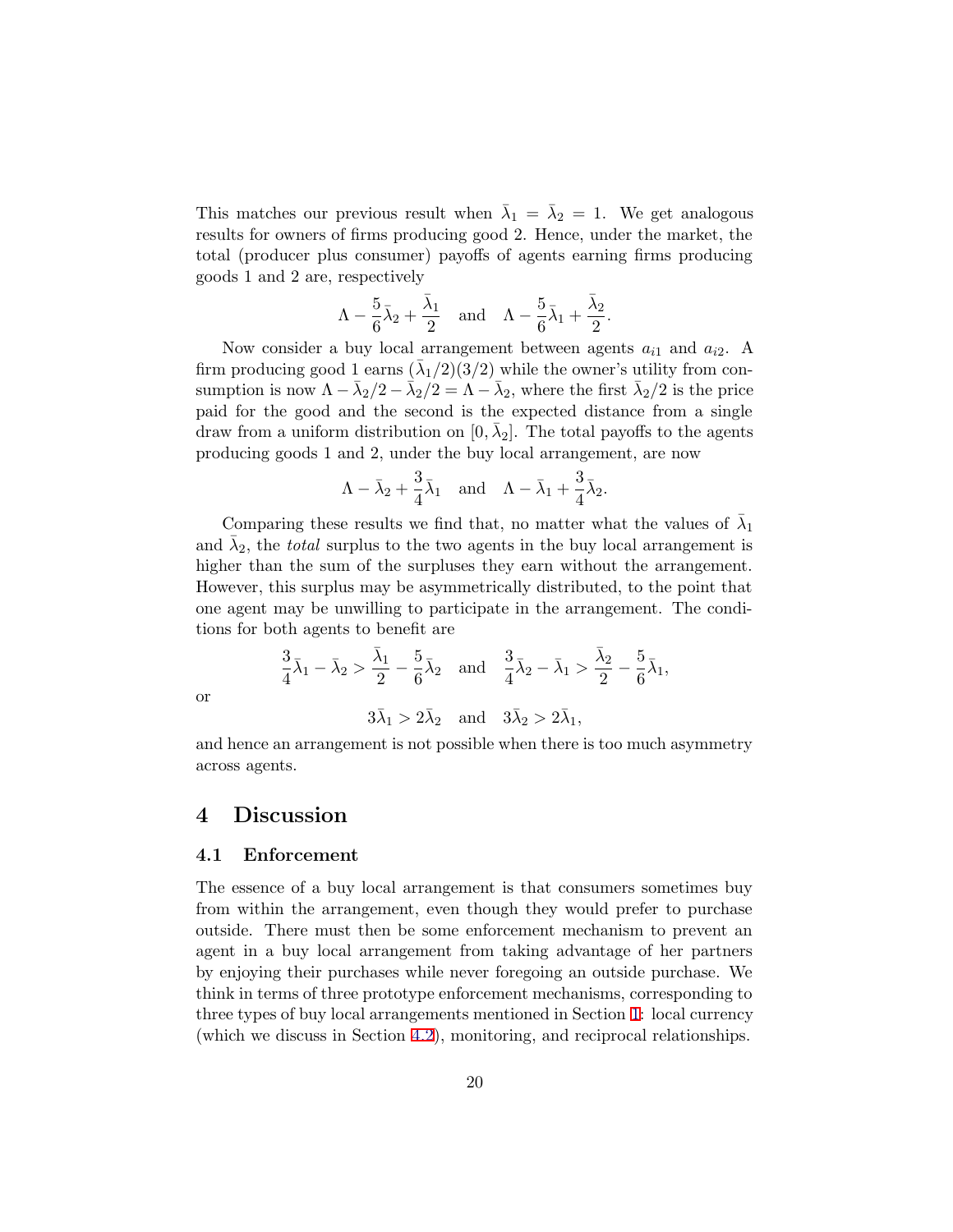#### <span id="page-23-0"></span>4.1.1 Effective Monitoring

A buy local arrangement need not involve a formal institution like local currencies if the participants can monitor one another's activities and respond to failures to buy within the arrangement. For example, Alice may find that if she neglects opportunities to buy from others in the arrangement, then they do not purchase from her. It is a familiar idea that variations in continuation play can prompt people to resist myopic incentives, provided that their current actions can be monitored sufficiently precisely. Her compatriots in the buy local arrangement must be sufficiently likely to observe that Alice neglected an opportunity to buy inside the agreement. This reinforces our belief, albeit for different reasons than those lying behind Proposition [4](#page-17-0), that buy local arrangements are most likely to be successful among closely-knit groups of people. Within such groups, an active gossip network may amplify the power of monitoring. [Ellickson'](#page-32-0)s [\(1991](#page-32-0)) book highlights the important role of gossip in sustaining cooperation among the California ranchers he studies.

#### 4.1.2 Reciprocal Relationships

Even if agents can never observe the buyer opportunities of other agents, buy local arrangements may be sustainable as reciprocal relationships. Suppose a pair of agents consider a buy local arrangement, knowing that both would be better off if each purchased from the other whenever taking a distance draw from the other, but that such distance draws do not always occur and distance draws cannot be observed. Each agent is then tempted to cheat on the arrangement, buying outside whenever she prefers, knowing that this will be interpreted as the absence of an inside distance draw.

However, there is an efficiency-increasing arrangement that is incentive compatible. Suppose that the agents agree to use the following rule of whether to buy or not buy:

• If in the last transaction in which one agent made a purchase and one did not, it was agent  $i$  who made the purchase, then agent  $i$  will buy from agent j whenever her distance draw from j is lower than all outside draws, and agent  $j$  will buy from  $i$  the next time  $j$  takes a distance draw from i that does not exceed j's minimum draw by a parameter  $\Delta$ .

Whenever agent i buys from j but j does not buy from i, then i is subsequently free to purchase from her most preferred seller, until  $j$  next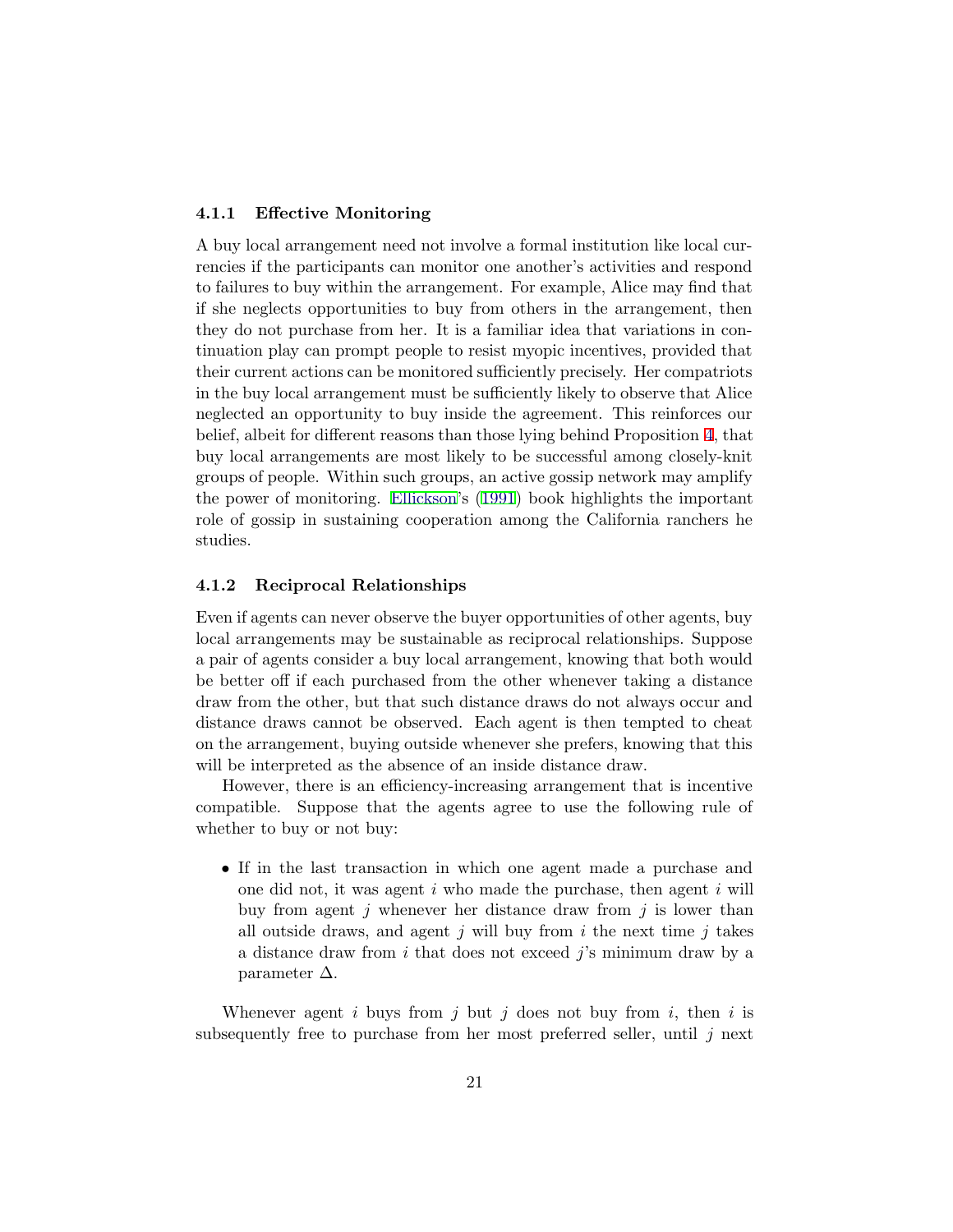<span id="page-24-0"></span>purchases from  $i$ , at which point the roles are reversed. Agent  $i$ 's continuation payoff is highest immediately after  $i$  has purchased from  $j$ , and  $i$  will thus be willing to do so even if  $j$  is not the lowest distance draw for  $i$ , as long as the difference in distance draws is not too large. We thus find a value of  $\Delta$  for which this behavior constitutes an equilibrium.

The enforcement mechanism in the preceding subsection is reminiscent of the favor-trading arrangements studied by Abdulkadiroğlu and Bagwell  $(2013).<sup>9</sup>$  $(2013).<sup>9</sup>$  A key difference is that in their model it is clear when a favor has been done. In our case, only the purchase decision by agent  $i$  is observable, but  $j$  cannot observe whether this purchase is myopically optimal for  $i$  or whether i has conferred a "favor" on j by purchasing from j despite a lower distance draw elsewhere.

#### 4.2 Local Currencies

There are estimated to be more than 4,000 local currencies throughout the world ([Lietaer and Dunne,](#page-33-0) [2013](#page-33-0)), with one of the most visible being Ithaca Hours, circulating in Ithaca, New York. In 1998 there were about 1,300 users of Ithaca Hours who conduced about \$2 million worth of trade in Hours (cf. [Good,](#page-32-0) [1998](#page-32-0)).<sup>10</sup>

A local currency such as Ithaca Hours is accepted at a fixed exchange rate by participating local businesses, but not by other businesses. Consequently, the currency is dominated (at least weakly) by US currency, which can be used in any transaction. Therefore, holders of the currency prefer to spend the currency rather than US currency when possible. If the preference is strict, a consumer will prefer to patronize a participating business even if the price-quality package is a bit less than that offered by a nonparticipating business. Given this preference, firms benefit from participation because of the diversion of purchases from nonparticipating businesses, as in the case of a buy local arrangement.

As in the equilibria of the model analyzed in Section [3,](#page-9-0) the benefits to a seller accepting a local currency depend on two things: how many purchases are diverted from outside the participating group to inside, and the cost to the seller due to his own diversion of purchases outside the group to (less

<sup>&</sup>lt;sup>9</sup>See [Hauser and Hopenhayn](#page-33-0) ([2008](#page-33-0)) for a related model, and [Ellickson](#page-32-0) [\(1991](#page-32-0)) for a very nice discussion of informal favor trading.

<sup>&</sup>lt;sup>10</sup>People can purchase Ithaca hours from the issuers (who use the proceeds to promote Ithaca hours via advertising and discount coupons) with U.S. currency at an exchange rate of \$10 for one Hour. Businesses and individuals who agree to accept Ithaca Hours are paid two Hours for joining the arrangement.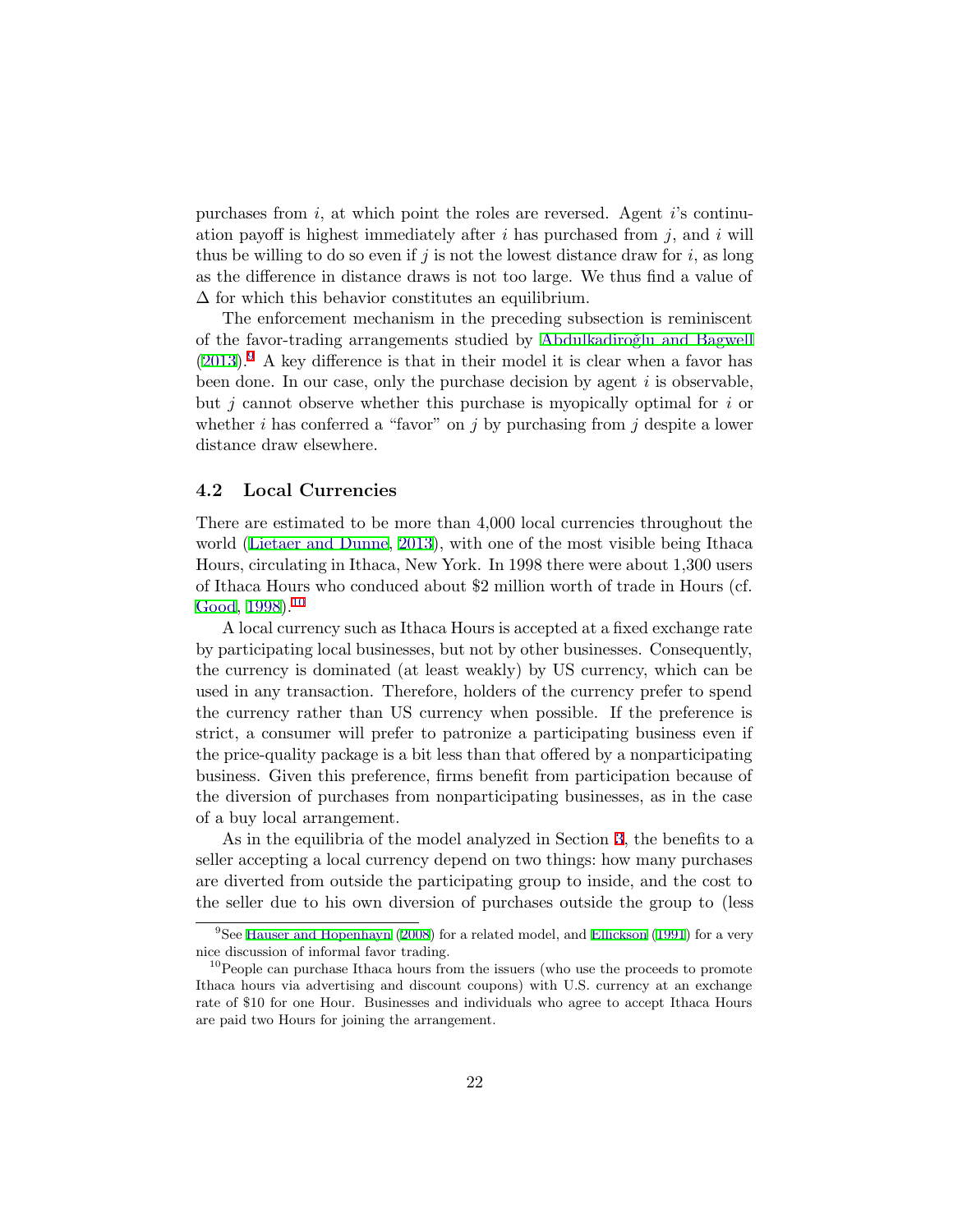desirable) purchases inside the group. If the amount of local currency is small, it will be a small percentage of a seller's revenue. A person who has a small amount of local currency may find it relatively easy to use the local currency for purchases within the group only when they are his first choice. In this case, no purchases are diverted from outside the group to inside.

When the amount of local currency is larger, a person will find that his stock of local currency grows unless he uses it for inside purchases that he would otherwise not make. The increase in the amount of local currency increases the wedge between the person's value of inside currency and US currency, and consequently of the proportion of trades that are made inside. When the amount of local currency is sufficiently large, all purchases will be inside when possible, endogenously mimicking the equilibrium behavior in the model above.

Local currencies will be relatively ineffective when the proportion of sellers who accept the local currency is too large. In that case, most draws are likely to come from participating sellers, and consumers will have little reason to choose an inside seller unless he is the unconstrained most attractive.

An attractive aspect of a buy local arrangement induced by a local currency is that agents will divert a purchase from an outside seller to an inside seller only when the difference in the values of the two to the buyer is not too large. The seller trades off the benefit of using some of the (dominated) local currency with the cost of purchasing a lesser valued good. This reduces the possible inefficiency that arises when all purchases must be inside (as in the simple buy local arrangement of Section [3](#page-9-0)) even when there is a loss to the trading pair.

Many local currencies have another interesting feature: local currencies may build into their currency demurrage, or the cost of holding the currency. Chiemgauer, a local currency in Bavaria linked to the euro, circulates as bills in denominations from 1 to 50 euros that must be validated every three months at a cost of two percent of the value of the bill  $(T<sub>o</sub>ith, 2011)$  $(T<sub>o</sub>ith, 2011)$  $(T<sub>o</sub>ith, 2011)$ . This of course ensures that they are dominated by the euro, and gives holders an incentive not only to use them when possible, but to use them quickly. A consumer holding local currency that depreciates will have a higher threshold for purchasing from a producer who accepts the local currency than the threshold for purchasing from a nonparticipating producer. This reinforces the incentive for consumers to divert purchases from outside producers to insider producers, enhancing the benefit to the latter of accepting the local currency. Also, in a dynamic world, there can be an efficiency gain in "speeding up" consumption essentially for similar reasons as in our model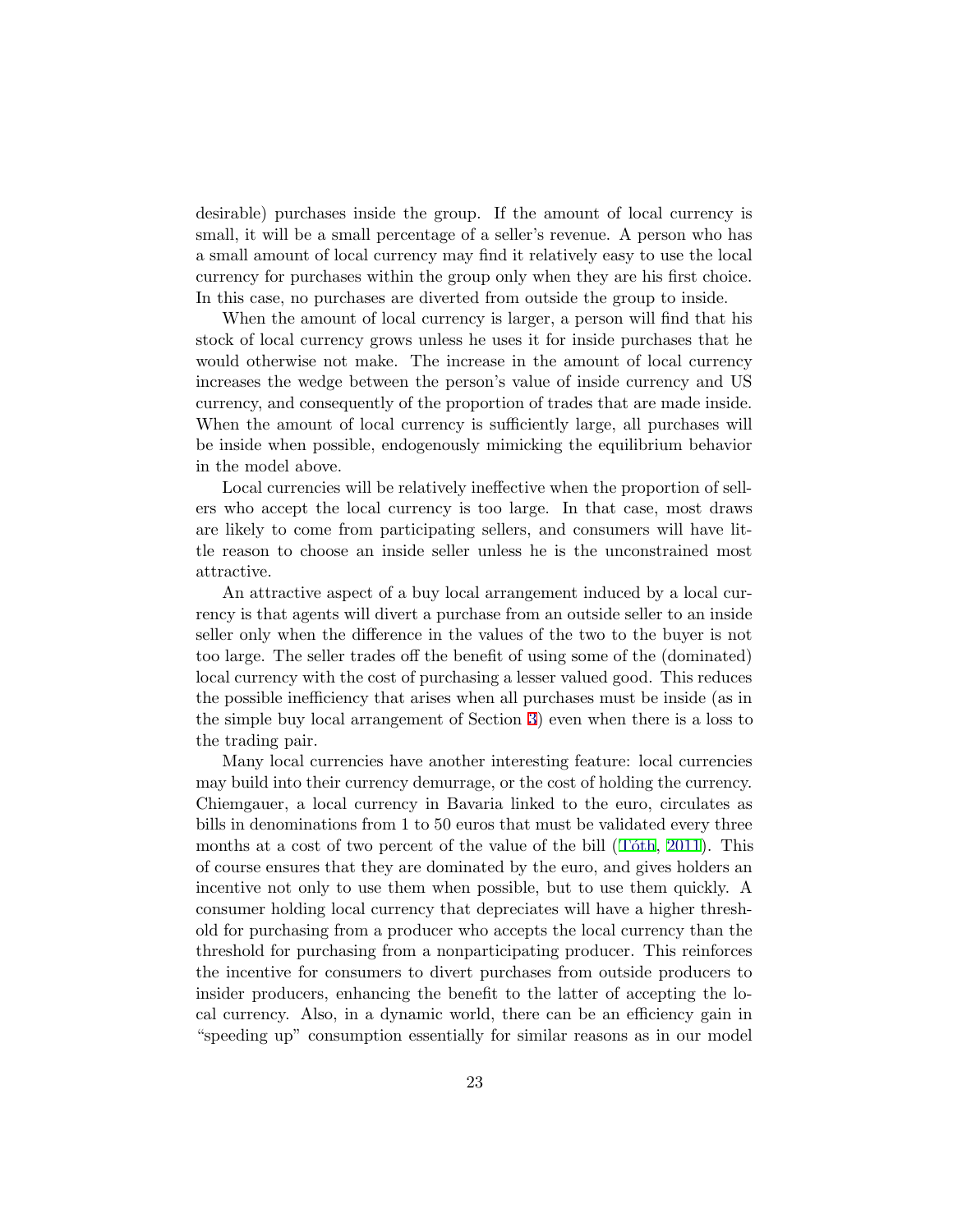<span id="page-26-0"></span>above. When the marginal gain to the seller is positive, there can be an aggregate efficiency gain when consumers purchase more frequently.

#### 4.3 Related Ideas

#### 4.3.1 Barter

The essence of a buy local arrangement is that participants can tie their transactions—agent 1 buys more frequently from agent 2 because 2 buys more frequently from 1. Barter shares the idea of tying transactions since it involves physically exchanging our products.

One possibility is that barter organizations are simply convenient ways of organizing buy local arrangements.<sup>11</sup> Alternatively, barter may relax liquidity constraints. [Prendergast and Stole](#page-33-0) [\(2001](#page-33-0)) examine a model in which firms can offer optimal screening mechanisms rather than simply posting prices, so that the motivation for buying locally examined in this paper does not arise, and then show that barter can be useful in the presence of liquidity constraints.<sup>12</sup>

#### 4.3.2 Strategic Trade Policy

There is a large literature addressing the possibility that countries can gain by setting tariffs that make it more attractive for domestic consumers to purchase from domestic rather than foreign producers. However, the forces captured by the standard such model differ from those studied here in that gains arise because the tariff effectively allows domestic agents to wield market power, decreasing the demand and hence the price of imported goods. [\(Johnson](#page-33-0) [\(1953–1954](#page-33-0)) is an early reference, and [Syropoulos](#page-33-0) [\(2002\)](#page-33-0) a more recent one.)

More recent attention has been devoted to strategic trade arrangements, under which participating countries agree not to employ tariffs when transacting with each other. One might view these as attempts to divert pur-

<sup>&</sup>lt;sup>11</sup>See, for example, "The Cash-Strapped Turn to Barter," by Michey Meece, New York Times, November 12, 2008.

<sup>&</sup>lt;sup>12</sup>[Ellingsen](#page-32-0) [\(2000\)](#page-32-0) similarly explores a link between liquidity constraints and barter. He shows that barter can serve as a screening device, revealing information to sellers about a buyer's financial position if there is both imperfect competition and liquidity constraints. Ellingsen hints that he could imagine barter in a world of imperfect competition devoid of liquidity constraints, but there sees no reason why we couldn't simply obviate the need for barter by appropriate price discrimination, which we assume not possible.

There is a literature beginning with [Caves](#page-32-0) ([1974](#page-32-0)) that also examines barter as a possible way to price discriminate.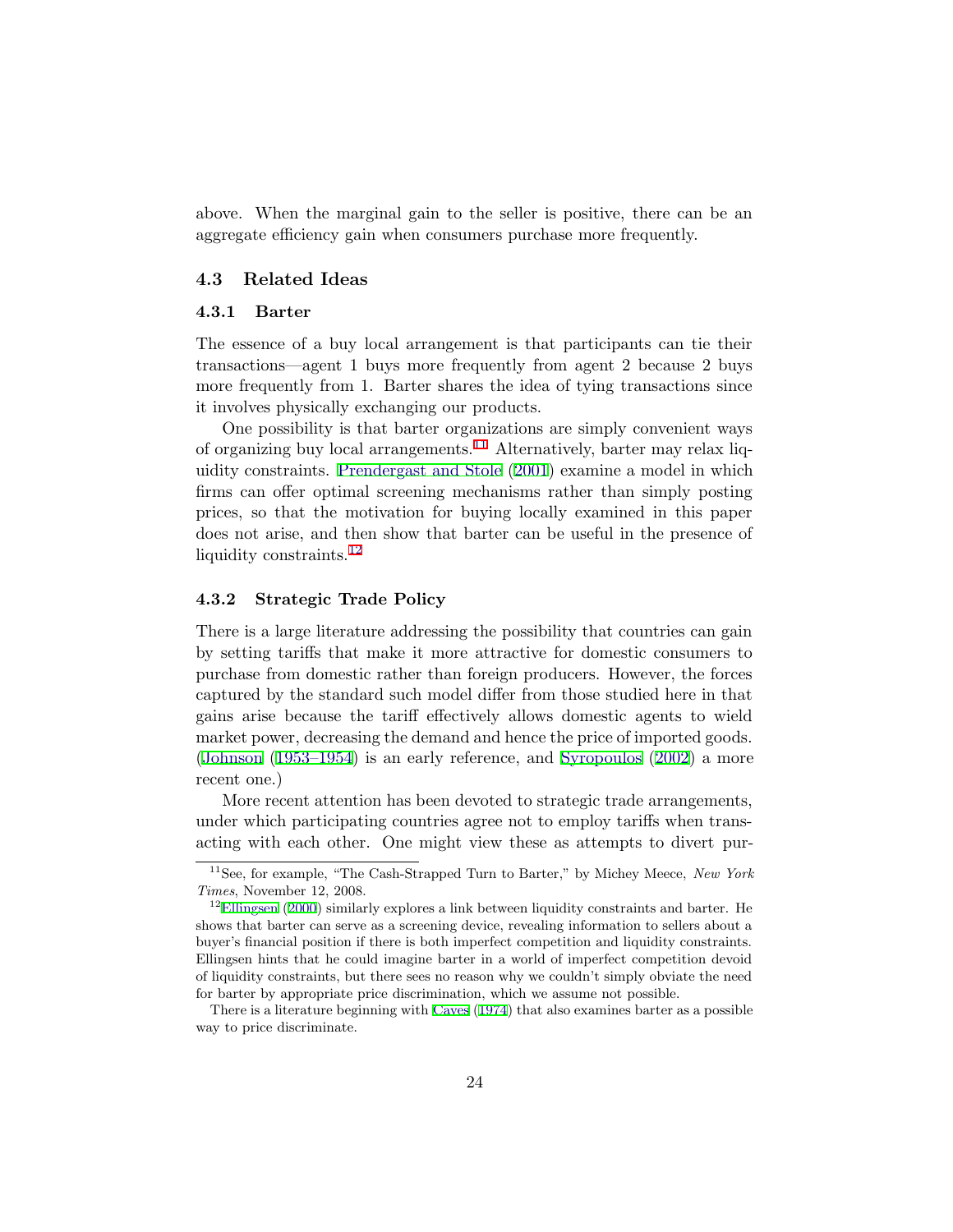<span id="page-27-0"></span>chases from countries outside the strategic trade arrangement to those inside, much like our buy local arrangement. However, strategic trade arrangements are often studied in perfectly competitive models, precluding the type of gains that appear in our model and ensuring that the benefits of the arrangement must come through price effects. The obvious explanation for such arrangements is that it allows countries to avoid inefficient "prisoners' dilemma" outcomes of noncooperative attempts to improve the terms of trade by raising tariffs.<sup>13</sup>

"New trade" theory examines models of imperfectly competitive firms, often deliberately constructed so as to exclude the terms-of-trade effect that are the focus of the traditional literature. Consumers have a taste for variety that calls for them to consume a basket of all firms' goods. A strategic trade arrangement makes domestic goods cheaper and foreign goods more expensive, causing consumers to substitute into domestic goods, in the process reducing the variety of their consumption. This gives rise to a price index effect, highlighted (for example) by [Venables](#page-33-0) [\(1987](#page-33-0)). However, as [Ossa](#page-33-0) ([2011\)](#page-33-0) argues, firms will also relocate from the foreign to the domestic country. Since they are imperfectly competitive and earn positive profits, this relocation brings a welfare gain. The key difference here is that our buy local arrangements require no relocations to bring welfare gains.

### A Proofs

#### A.1 Calculations, Section [2](#page-5-0).

The probability that consumer  $a_{ij}$  purchases good k from firm  $f_{\ell k}$  is, conditional on the draw  $\lambda_{\ell k}$ ,

$$
\Pr(\lambda_{\ell k} + p_{\ell k} < \lambda_{\ell' k} + p_{\ell' k} | \lambda_{\ell k})
$$
\n
$$
= \begin{cases}\n1 & \text{if } \lambda_{\ell k} + p_{\ell k} - p_{\ell' k} < 0 \\
1 - (\lambda_{\ell k} + p_{\ell k} - p_{\ell' k}) & \text{if } \lambda_{\ell k} + p_{\ell k} - p_{\ell' k} \in (0, 1) \\
0 & \text{if } \lambda_{\ell k} + p_{\ell k} - p_{\ell' k} > 1.\n\end{cases}
$$

**Lemma 1.** Suppose  $|p_{\ell k} - p_{\ell' k}| \leq 1$ . Firm  $f_{\ell k}$ 's expected profit is

$$
\pi_{\ell k}(p_{\ell k}, p_{\ell' k}) = \begin{cases} 2p_{\ell k}[1 - p_{\ell k} + p_{\ell' k}]^2 & \text{if } p_{\ell k} \ge p_{\ell' k} \\ 2p_{\ell k}[2 - (1 - p_{\ell' k} + p_{\ell k})^2] & \text{if } p_{\ell k} < p_{\ell' k}. \end{cases}
$$

<sup>13</sup>[Bagwell and Staiger](#page-32-0) [\(2002](#page-32-0)) suggest this as the traditional economic and political economy approach to trade.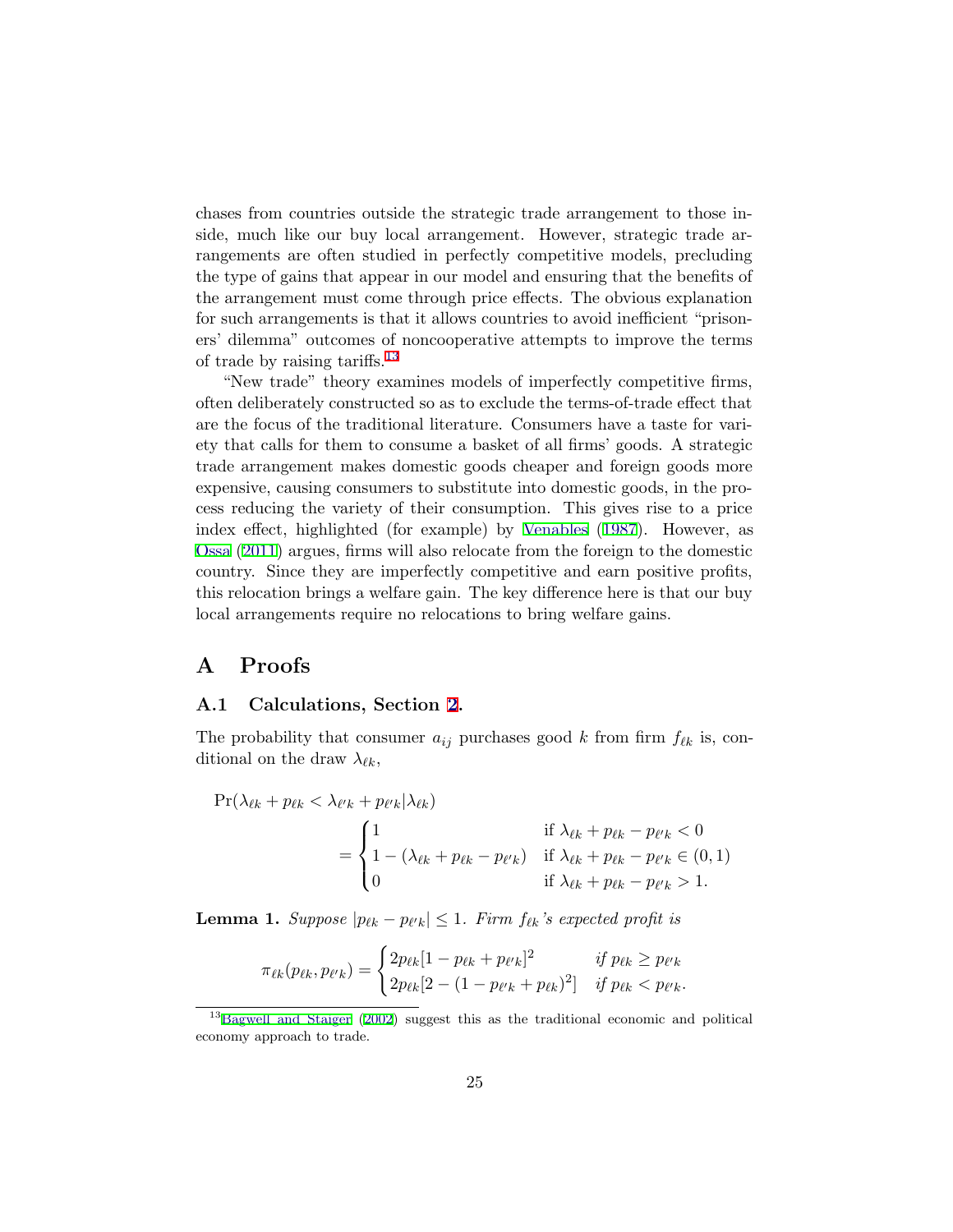Proof. The expected profit is 4 times the expected profit per consumer, which is  $p_{\ell k}$  times the unconditional probability of a consumer purchase.

Suppose  $p_{\ell k} \geq p_{\ell' k}$ . The unconditional probability that a consumer purchases from  $f_{\ell k}$  is

$$
\int_{0}^{1-p_{\ell k}+p_{\ell' k}} 1 - (\lambda + p_{\ell k} - p_{\ell' k}) d\lambda
$$
  
=  $\left\{ [1 - (p_{\ell k} - p_{\ell' k})] \lambda - \frac{1}{2} \lambda^{2} \right\} \Big|_{0}^{1-p_{\ell k}+p_{\ell' k}}$   
=  $\frac{1}{2} (1 - p_{\ell k} + p_{\ell' k})^{2}.$ 

Suppose  $p_{\ell k} < p_{\ell' k}$ . The expected probability that a consumer purchases from  $f_{\ell k}$  is

$$
\int_{0}^{p_{\ell' k} - p_{\ell k}} 1 d\lambda + \int_{p_{\ell' k} - p_{\ell k}}^{1} 1 - (\lambda + p_{\ell k} - p_{\ell' k}) d\lambda
$$
  
=  $(p_{\ell' k} - p_{\ell k}) + \left\{ [1 - (p_{\ell k} - p_{\ell' k})] \lambda - \frac{1}{2} \lambda^2 \right\} \Big|_{p_{\ell' k} - p_{\ell k}}^{1}$   
=  $(p_{\ell' k} - p_{\ell k}) - \frac{1}{2} [(p_{\ell' k} - p_{\ell k})^2 - 1]$   
=  $\frac{1}{2} [2 - (1 - p_{\ell' k} + p_{\ell k})^2].$ 

It is immediate that in any monopolistic equilibrium, we have  $|p_{\ell k} |p_{\ell' k}| < 1$  (otherwise, a firm is making zero sales and has a profitable deviation).

We now argue every monopolistic equilibrium is symmetric. Suppose not, and that  $(p_{\ell k}, p_{\ell' k})$  is a monopolistic equilibrium with  $p_{\ell k} < p_{\ell' k}$ . Since prices are interior, each firm's first order condition must be satisfied. For firm  $f_{\ell k}$ , we have

$$
0 = [2 - (1 - p_{\ell'k} + p_{\ell k})^2] + p_{\ell k}[-2(1 - p_{\ell'k} + p_{\ell k})]
$$
  
= 2 - (1 - p\_{\ell'k} + p\_{\ell k})(1 - p\_{\ell'k} + 3p\_{\ell k}).

Since  $1 - p_{\ell' k} + p_{\ell k} \in (0, 1)$ , this implies

$$
2 < 1 - p_{\ell' k} + 3p_{\ell k} \iff 1 < 3p_{\ell k} - p_{\ell' k}
$$

and so  $p_{\ell' k} > p_{\ell k} > 1/2$ .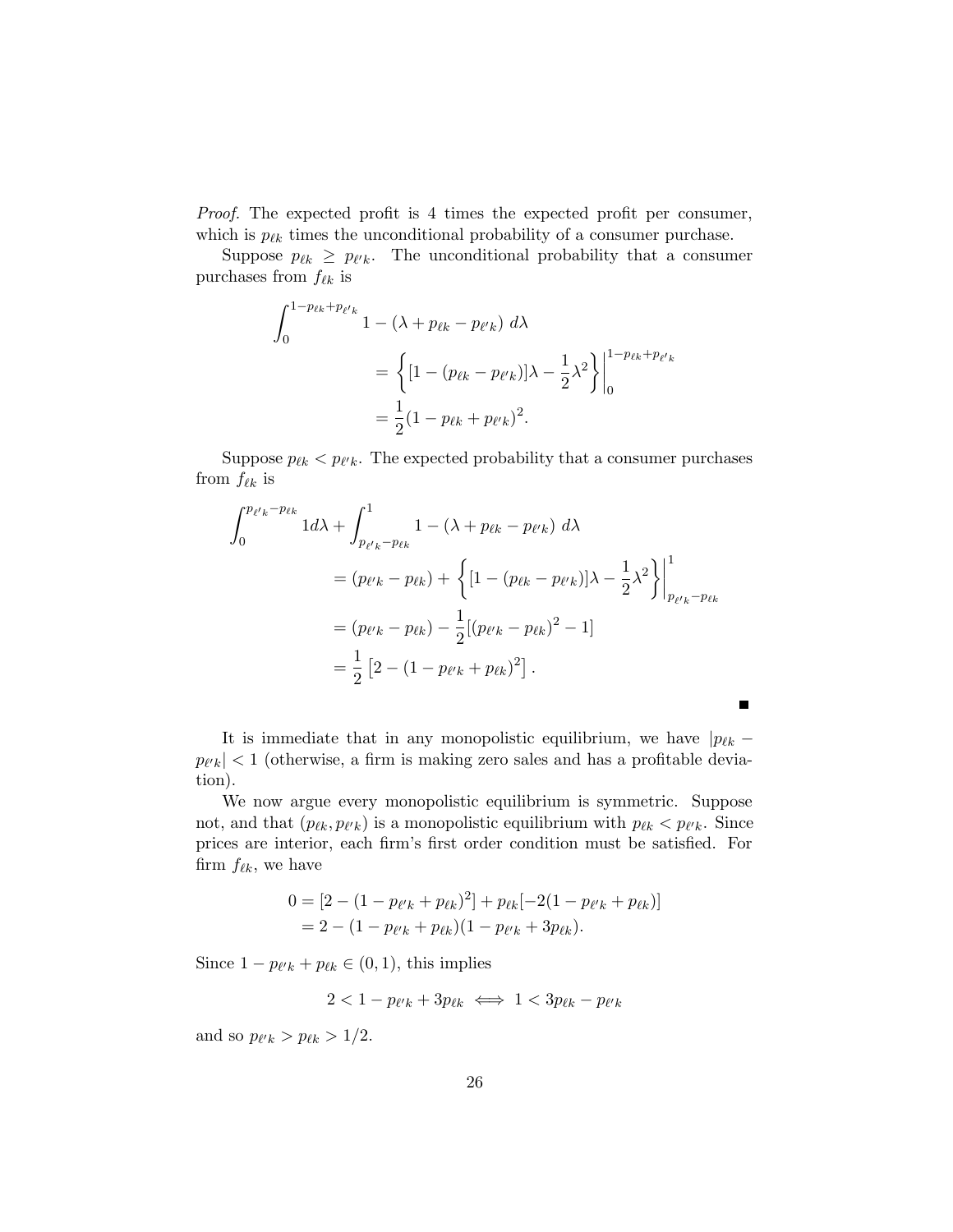<span id="page-29-0"></span>For firm  $f_{\ell' k}$ , we have

$$
0 = [1 - p_{\ell'k} + p_{\ell k}]^2 - 2p_{\ell'k}[1 - p_{\ell'k} + p_{\ell k}]
$$
  
=  $(1 - p_{\ell'k} + p_{\ell k})(1 - 3p_{\ell'k} + p_{\ell k}).$ 

Since  $1 - p_{\ell' k} + p_{\ell k} \neq 0$ , we have

$$
1=3p_{\ell'k}-p_{\ell k},
$$

and so  $p_{\ell' k} < 1/2$ , a contradiction.

Given the piecewise description of the firm's payoff function, it is not obvious that first order conditions hold with equality in a symmetric equilibrium (we deal with this explicitly in the proof of Proposition [1](#page-11-0) in Appendix A.2). However, it turns out that they do, which immediately yields pricing at 1/2.

#### A.2 Proof of Proposition [1](#page-11-0)

Let  $p^*$  be a candidate symmetric equilibrium price. Consider a particular firm, identified as firm 1, who sets price  $p_1$ . A consumer will purchase from this firm only if the sum of the consumer's distance draw and price is less than the corresponding term for each of the other  $n-1$  firms from which the consumer draws, i.e., if and only if  $\lambda_1 + p_1 - p^* < \min{\lambda_2, \ldots, \lambda_n}$ , where  $\lambda_2, \ldots, \lambda_n$  denote the other draws. The probability of this event, conditional on the draw  $\lambda_1$ , is

$$
\Pr(\lambda_1 + p_1 - p^* < \min\{\lambda_2, \dots, \lambda_n\} | \lambda_1) \\
= \begin{cases}\n1 & \text{if } \lambda_1 + p_1 - p^* < 0 \\
(1 - (\lambda_1 + p_1 - p^*))^{n-1} & \text{if } \lambda_1 + p_1 - p^* < 0, \\
0 & \text{if } \lambda_1 + p_1 - p^* > 1.\n\end{cases}
$$

**Lemma 2.** Suppose  $|p_1 - p^*| \leq 1$ . The firm's expected profit (per consumer) is

$$
\pi(p_1, p^*) = \begin{cases} \frac{p_1}{n} [1 - p_1 + p^*]^n & \text{if } p_1 \ge p^* \\ p_1 [p^* - p_1 + \frac{1}{n} (1 - (p^* - p_1)^n)] & \text{if } p_1 < p^*. \end{cases}
$$

Proof. The expected profit per consumer is simply price times the unconditional probability of a consumer purchase.

Suppose  $p_1 \geq p^*$ . The unconditional probability is

$$
\int_0^{1-p_1+p^*} [1-(\lambda_1+p_1-p^*)]^{n-1} d\lambda_1
$$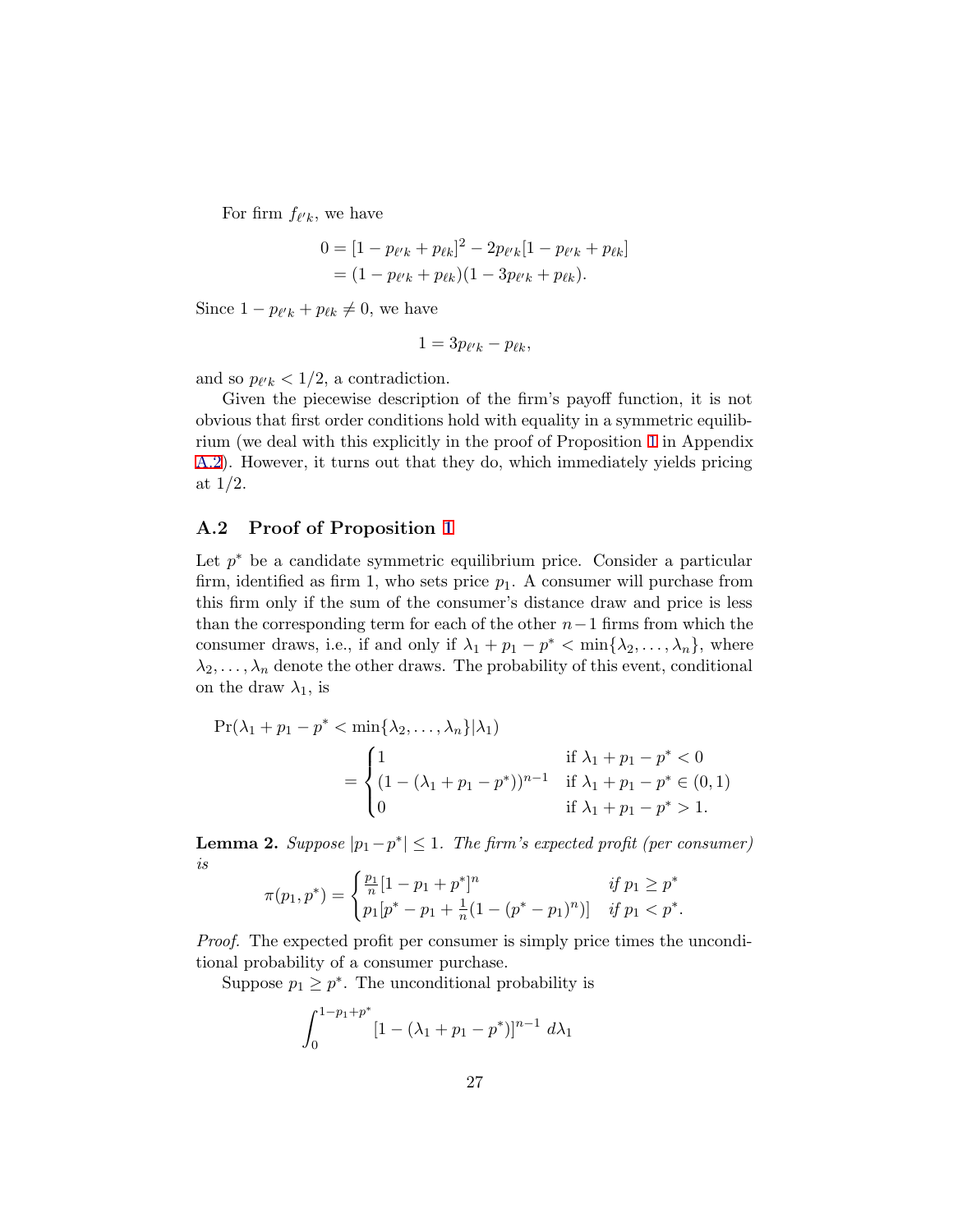$$
= \frac{-1}{n} [1 - (\lambda_1 + p_1 - p^*)]^n \Big|_0^{1 - p_1 + p^*}
$$
  
=  $\frac{1}{n} (1 - p_1 + p^*)^n$ .

 $\blacksquare$ 

Suppose  $p_1 < p^*$ . The expected probability is

$$
\int_{0}^{p^{*}-p_{1}} 1 d\lambda_{1} + \int_{p^{*}-p_{1}}^{1} [1 - (\lambda_{1} + p_{1} - p^{*})]^{n-1} d\lambda_{1}
$$
  
=  $(p^{*} - p_{1}) - \frac{1}{n} [1 - (\lambda + p_{1} - p^{*})]^{n} \Big|_{p^{*}-p_{1}}^{1}$   
=  $(p^{*} - p_{1}) + \frac{1}{n} [1 - (p^{*} - p_{1})^{n}].$ 

If  $p_1 = p^*$  is to be optimal, then the left derivative of  $\pi(p_1, p^*)$  with respect to  $p_1$  evaluated at  $p_1 = p^*$  cannot be strictly positive and the right derivative of  $\pi(p_1, p^*)$  with respect to  $p_1$  evaluated at  $p_1 = p^*$  cannot be strictly negative. The left derivative of  $\pi(p_1, p^*)$  with respect to  $p_1$  evaluated at  $p_1 = p^*$  is

$$
p^* - p_1 + \frac{1}{n} [1 - (p^* - p_1)^n] - p_1 + (p^* - p_1)^{n-1} p_1,
$$

and this is not strictly negative at  $p_1 = p^*$  if

$$
\frac{1}{n} - p^* \ge 0.
$$

The right derivative of  $\pi(p_1, p^*)$  with respect to  $p_1$  evaluated at  $p_1 = p^*$  is

$$
-p_1[1-p_1+p^*]^{n-1}+\frac{1}{n}[1-p_1+p^*]^{n},
$$

and this is not strictly positive at  $p_1 = p^*$  if

$$
\frac{1}{n} - p^* \le 0.
$$

Combining these two inequalities, we conclude that in any symmetric monopolistic equilibrium, we have  $p^* = 1/n$ .

It remains to verify that given  $p^* = 1/n$ , firm 1 does not have an incentive to deviate. It is straightforward to verify that

$$
\frac{\partial \pi}{\partial p_1} \ge 0 \quad \forall p_1 \le p^* = \frac{1}{n}
$$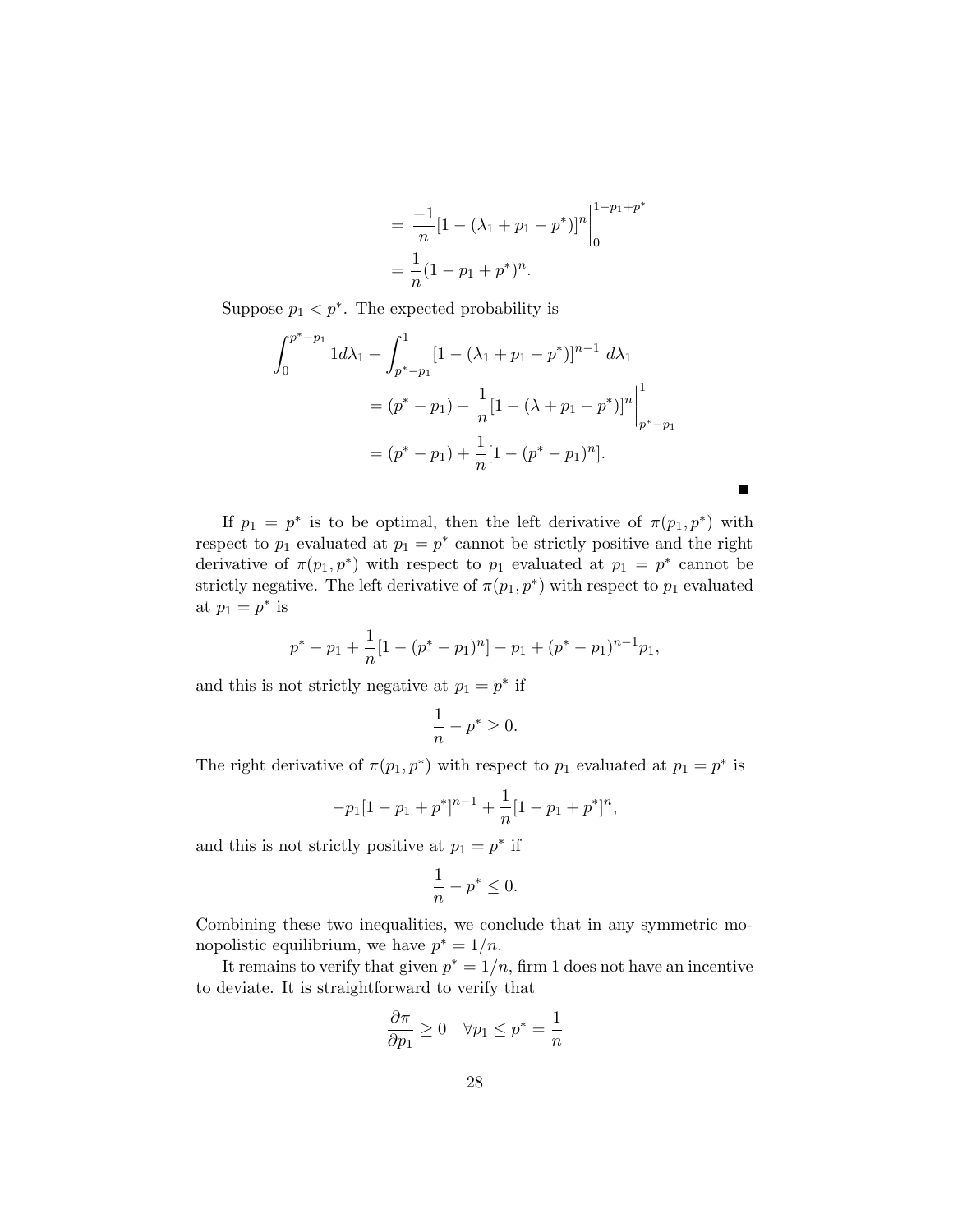<span id="page-31-0"></span>and

$$
\frac{\partial \pi}{\partial p_1} \le 0 \quad \forall p_1 \ge p^* = \frac{1}{n},
$$

so there is no incentive to deviate.

#### A.3 Proof of Proposition [2](#page-13-0)

[\(2](#page-13-0).1) The advent of a buy local arrangement affects the number of expected customers for each firm, but not the expected profit per customer, and hence the equilibrium price remains  $1/n$ .

[\(2](#page-13-0).2) The buy local arrangement for  $\mathcal{A}_L$  affects the payoffs of its members only if a consumer in  $\mathcal{A}_L$  takes one distance draw from outside  $\mathcal{A}_L$ , and  $n-1$  distance draws from inside  $\mathcal{A}_L$ , and draws the minimum distance from outside. In this circumstance, the consumer diverts a purchase that would ordinarily have gone outside  $A_L$  to a firm inside  $A_L$ . This purchase is made at price  $1/n$ , and so the gain (to some the agent in  $A_L$  from whom the good is purchased) in this event is  $1/n$ . The cost to the consumer is the difference between the expected value of the first-order statistic of  $n$  draws from uniform distributions on [0, 1] (the expected distance if the consumer is free to purchase outside) and the expected value of the second order statistic (the expected distance if the consumer is required to purchase inside). The expected value of the kth order statistic is  $k/(n+1)$ , so the gain from the buy local arrangement exceeds the expected cost if

$$
\frac{1}{n} > \frac{2}{n+1} - \frac{1}{n+1},
$$

which is obvious.

This ensures that every diversion of a purchase from outside to inside the arrangement yields a positive net benefit to the members of the arrangement. Of course, the costs and benefits of any particular such diversion may accrue to different people. However, the symmetry properties of the arrangement ensure that the net benefits are uniformly distributed across the members of the buy local arrangement, and hence that each member benefits from the arrangement.

#### A.4 Proof of Proposition [3](#page-16-0)

Applying Proposition [4](#page-17-0), the simple buy local arrangement is profitable under a uniform network if ([4](#page-17-0)) holds. In the current case,

$$
\Pr(E_2 \mid E_1) = \frac{1}{n-1} + \frac{n-2}{n-1} \frac{L-1}{N-2}.
$$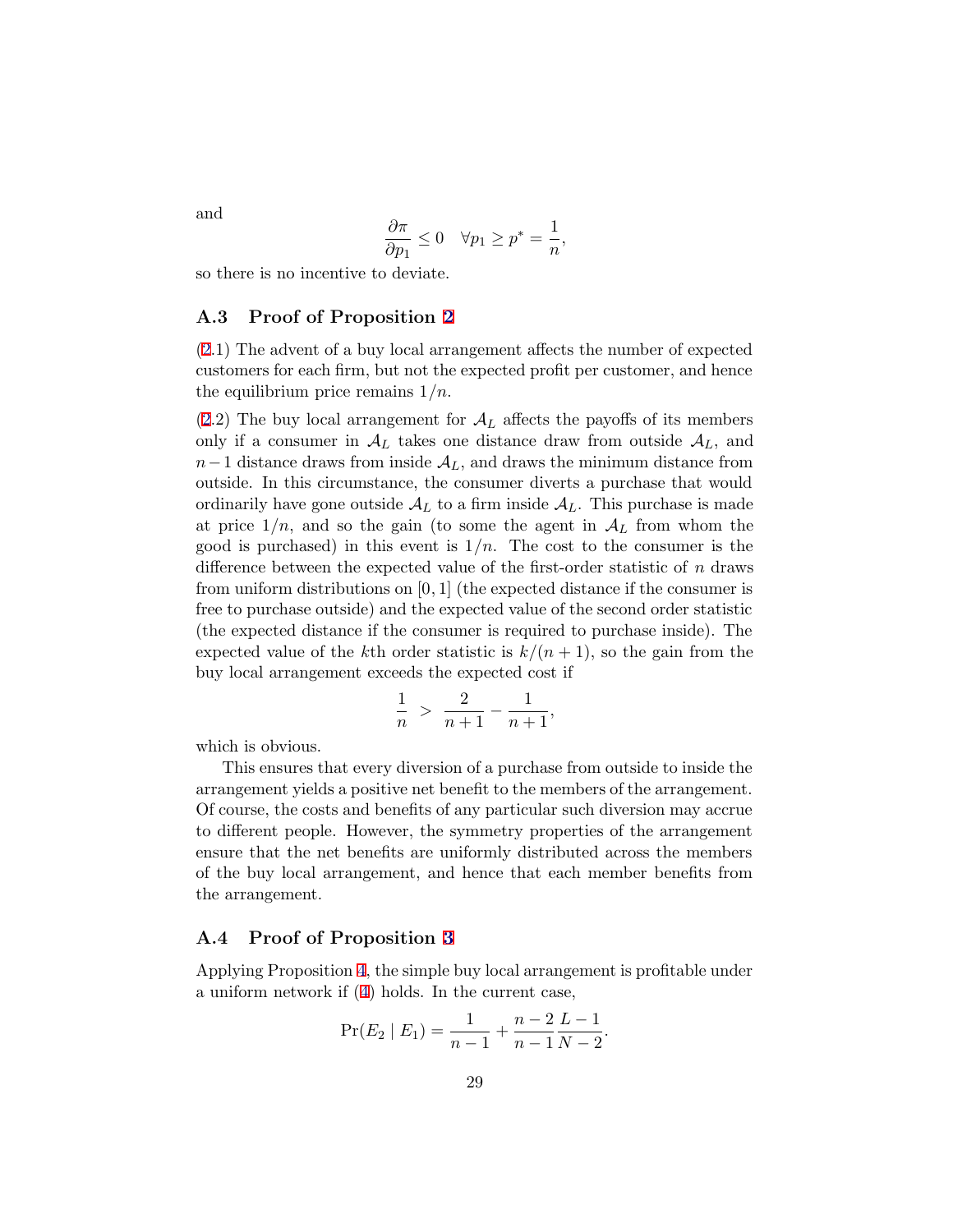<span id="page-32-0"></span>In particular, we know from the definitions of  $E_1$  and  $E_2$  that the lowest draw is from outside the arrangement, and at least one draw is from inside. With probability  $1/(n-1)$ , the latter is the second lowest, accounting for the first term. With probability  $(n-2)/(n-1)$ , the latter is not the lowest, in which case the second lowest draw is equally likely to be any of the  $N-2$ remaining firms,  $L - 1$  of which are inside the arrangement. Given this calculation, condition ([4\)](#page-17-0) holds if

$$
\frac{1}{n-1} + \frac{n-2}{n-1} \frac{L-1}{N-2} > 1 - \frac{1}{n},
$$

that is,

$$
L-1 > \left(1 - \frac{1}{n} - \frac{1}{n-1}\right) \frac{n-1}{n-2} (N-2)
$$
  
= 
$$
\frac{n^2 - 3n + 1}{n^2 - 2n} (N-2).
$$

## References

- ABDULKADIROĞLU, A., AND K. BAGWELL (2013): "Trust, Reciprocity and Favors in Cooperative Relationships," American Economic Journal: Microeconomics, 5(2), 213–259.
- BAGWELL, K., AND R. W. STAIGER (2002): The Economics of the World Trading System. MIT Press, Cambridge, Massachusetts.
- Caves, R. E. (1974): "The Economics of Reciprocity: Theory and Evidence on Bilateral Trading Arrangements," in International Trade and Finance: Essays in Honor of Jan Tinbergen, ed. by W. Sellakearts, pp. 17–54. Macmillan, London.
- Ellickson, R. C. (1991): Order without Law: How Neighbors Settle Disputes. Harvard University Press, Cambridge, Massachusetts.
- Ellingsen, T. (2000): "Payments in Kind," Working Paper Series in Economics and Finance no. 244, Stockholm School of Economics.
- Good, B. (1998): "Private Money: Everything Old is New Again," Federal Reserve Bank of Cleveland Economic Commentary, April 1.
- Hart, O. D. (1985): "Monopolistic Competition in the Spirit of Chamberlain: A General Model," Review of Economic Studies, 52(4), 529-546.